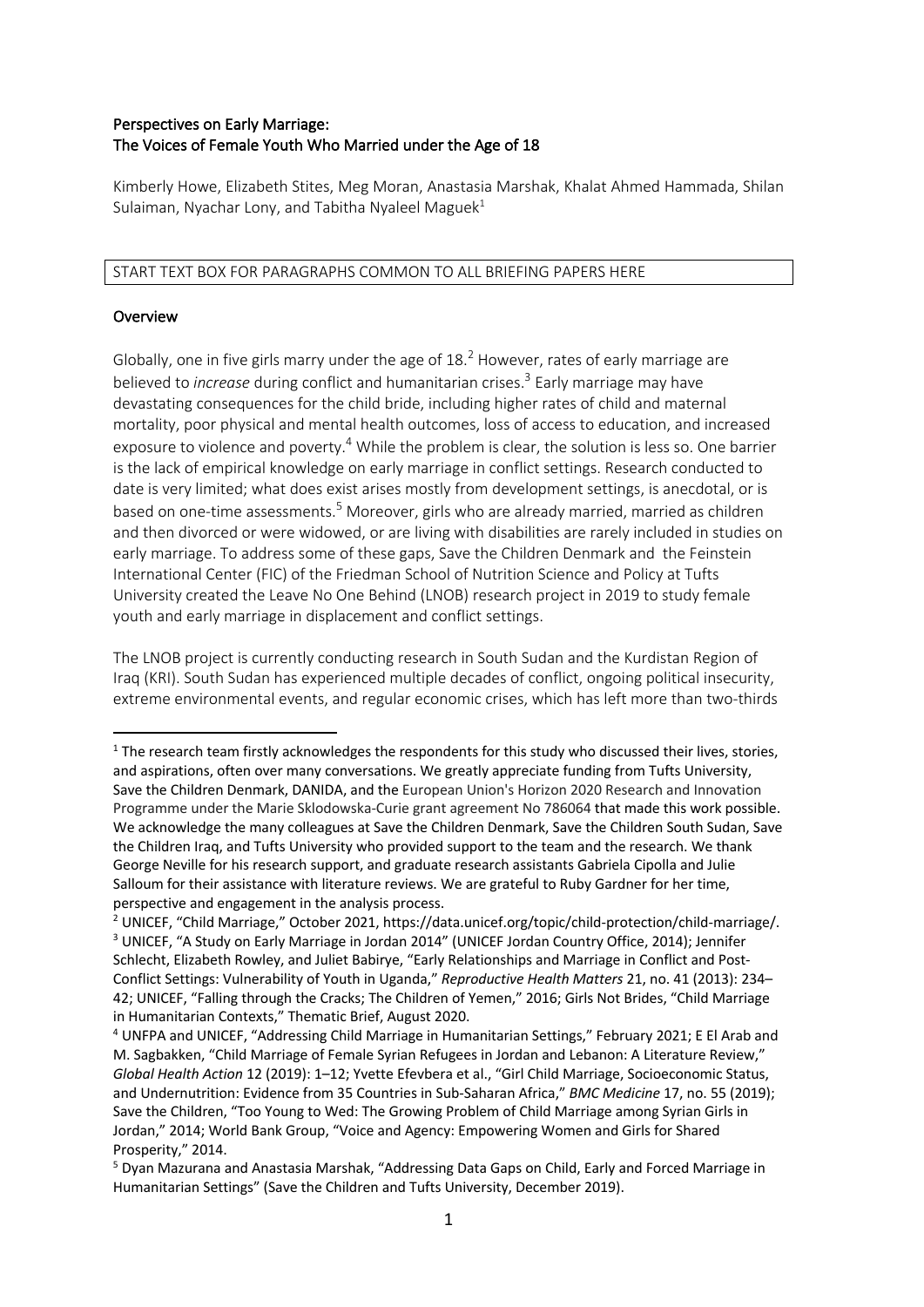of the population in need of humanitarian assistance.<sup>6</sup> Approximately 2.3 million South Sudanese have become refugees in neighboring countries. An estimated 2 million more South Sudanese are internally displaced persons (IDPs), with humanitarian conditions reportedly worsening as of early 2022.<sup>7</sup> As of 2020, South Sudan's rate of child marriage was higher than the Sub-Saharan Africa average, with 52% of girls estimated to be married before the age of 18.8

The KRI has hosted Syrian refugees since the Syrian civil war began in 2011, with approximately 253,000 Syrian refugees and asylum seekers in the territory by early 2022.<sup>9</sup> The KRI also hosts about 600,000 IDPs, predominantly those from the Yazidi minority group, seeking refuge from internal conflicts, including the 2014 ISIS occupation of Sinjar and Mosul and subsequent military interventions.<sup>10</sup> Many of IDPs these populations live in substandard housing, are unable to access social safety nets, and have little opportunity to achieve durable solutions.<sup>11</sup> Rates of early marriage are lower within the KRI than in South Sudan, but these averages mask differences in early marriage rates among refugees, hosts, and IDPs. In a representative study conducted by the Women's Refugee Commission, IDPs showed the highest rate of early marriage among the three groups, with 13% of those currently aged 20–24 having married as minors.<sup>12</sup> This study also showed a potential increase in the rates of early marriage for refugees after displacement.<sup>13</sup>

# The Project

This briefing paper is one in a series of outputs arising from the LNOB research.<sup>14</sup> LNOB relies on longitudinal, participatory research methodologies to understand the wide range of experiences, difficulties, opportunities, and constraints faced by female youth who have been displaced by or have experienced conflict. While the project's focus is holistic and multisectoral, particular attention is paid to the practice and experience of early marriage. The project examines multiple displaced and conflict-affected populations. These include internally displaced South Sudanese living in formal and informal camps, and Syrian refugees and displaced Yazidi and Arab Iraqis located in camp and non-camp settings in the KRI. Four local researchers from affected communities (two from each case country) were central to the design of the study, participant interviews, and analysis of data.

<sup>6</sup> United Nations Office for the Coordination of Humanitarian Affairs (OCHA), "South Sudan: Humanitarian Snapshot," February 2022,

https://reliefweb.int/sites/reliefweb.int/files/resources/south\_sudan\_humanitarian\_snapshot\_february 0.pdf.

 $7$  United Nations Office for the Coordination of Humanitarian Affairs (OCHA).

<sup>8</sup> UNICEF, "Some Things Are Not Fit for Children-- Marriage Is One of Them," Press Release, October 2020, https://www.unicef.org/southsudan/press-releases/some-things-are-not-fit-for-children.

<sup>9</sup> UNHCR, "UNHCR Syria and Iraq Situations: 2022 Response Overview," 2022,

https://reporting.unhcr.org/document/1799.

<sup>&</sup>lt;sup>10</sup> United Nations Office for the Coordination of Humanitarian Affairs (OHCA), "Iraq: Humanitarian Dashboard for KRI (January to December 2019)," 2020,

https://reliefweb.int/sites/reliefweb.int/files/resources/iraq\_humanitarian\_dashboard\_2019\_summary\_f or\_kri.pdf.

<sup>&</sup>lt;sup>11</sup> United Nations Office for the Coordination of Humanitarian Affairs (OHCA).

<sup>&</sup>lt;sup>12</sup> K Hunnerson et al., "Child Marriage in Humanitarian Settings in the Arab States Region: Study Results from Djibouti, Egypt, Kurdistan Region of Iraq and Yemen" (Women's Refugee Commission, 2020). For this same age group the rates of early marriage were 3.4% for Syrian refugees and 4% for the host community. However, for girls aged 10-19 at the time of the study, 1 in 8 IDPs were married and 1 in 10 host and refugee communities were married.

<sup>13</sup> Hunnerson et al.

<sup>14</sup> See additional briefing papers on the project website: https://fic.tufts/edu/research-item/childmarriage-in-humanitarian-settings/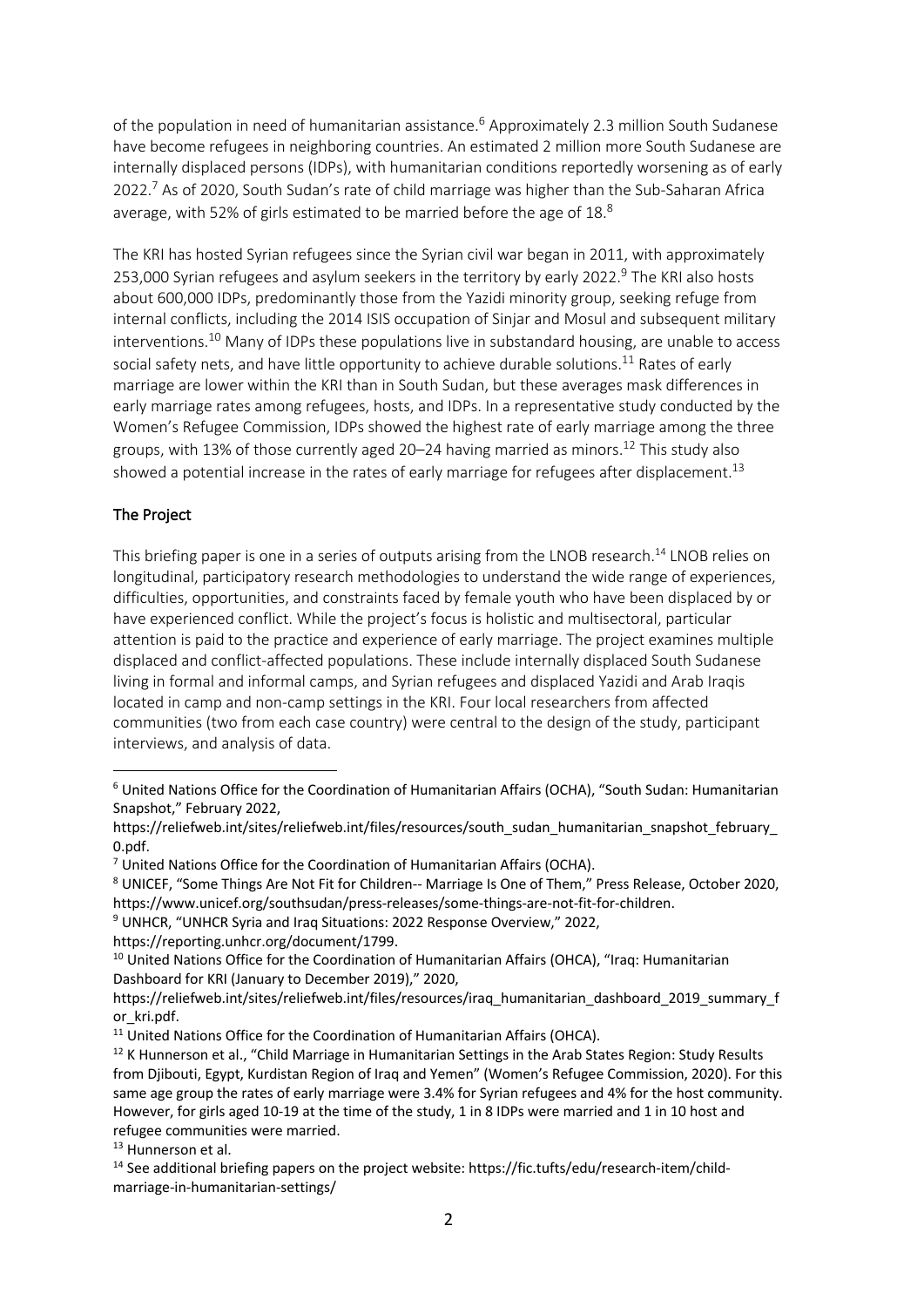LNOB's main source of data comes from a cohort of female youth, predominantly between the ages of 14 and 23.<sup>15</sup> who were regularly interviewed in 2020 and 2021 using surveys, semistructured interviews, and participatory methods that include drawings and photographs. Members of the cohort are unmarried, married as minors, divorced, or widowed. The cohort also includes female youth who became pregnant under the age 18, and female youth living with physical, emotional, or intellectual disabilities, regardless of marital status. Family members of participants were interviewed when possible. LNOB also interviewed key informants, which included representatives from government entities, the United Nations, international and local non-governmental organizations (NGOs), camp managers, teachers, health workers, and community and religious leaders. At the time of this brief (April 2022), 600 interviews have been conducted. One hundred and thirty-nine female youth have been interviewed as part of the cohort. Each participant was interviewed an average of four times (range: 1–13 interviews). In addition, 87 key informants were interviewed, as well as 17 family members of female youth. LNOB is currently seeking funding to continue following the cohort into the future and to expand the number of country cases, methodologies, and sample size.

### END TEXT BOX HERE

#### Introduction

The following brief provides a snapshot of how early marriages transpire, as explained by those who *themselves* married under the age of 18. We center the voices of female youth who are personally and directly affected by early marriage in order to highlight the complex decision-making processes undertaken and the constraints faced by girls and their families living in displacement in South Sudan and the Kurdistan Region of Iraq (KRI). By analyzing their stories, we are able to understand the degree to which female youth participated in the decision to marry, the main push and pull factors for their early marriages, and the circumstances that might encourage the postponement of marriage until adulthood. These insights put into question some assumptions held in international circles that all early marriages are forced marriages, and that girls who marry young are victims of their cultures, families, religion, and/or communities. As a result of these misconceptions, programs tend to focus on individual empowerment—including capacitating a girl to "say no" to early marriage—and thus agency becomes defined as the successful avoidance of early marriage.<sup>16</sup> Our results demonstrate that the realities are much more nuanced. Not all early marriages experienced by the participants were forced. Most female youth were involved, to varying degrees, in the marriage decision itself. The push and pull factors leading to early marriages span all sectors, which indicates that programs to prevent and respond to early marriage should be ecological, holistic, and cross-sectoral. Recommendations specific to humanitarian programming are provided in the final section of this brief.

Types of Marriage

<sup>&</sup>lt;sup>15</sup> The sample also includes a subset of participants over the age of 23 because they represented an interesting set of characteristics such as: widows with teenage daughters who married as children; unmarried women above the "typical marriage age."

<sup>16</sup> Lila Abu-Lughod, *Do Muslim Women Need Saving?* (Cambridge, MA: Harvard University Press, 2013); Thais Bessa, "Informed Powerlessness: Child Marriage Interventions and Third World Girlhood Discourses," *Third World Quarterly* 40, no. 11 (2019): 1941–45; Michelle Lokot et al., "Conceptualizing 'agency' within Child Marriage: Implications for Research and Practice," *Child Abuse & Neglect* 117, no. 105086 (2021).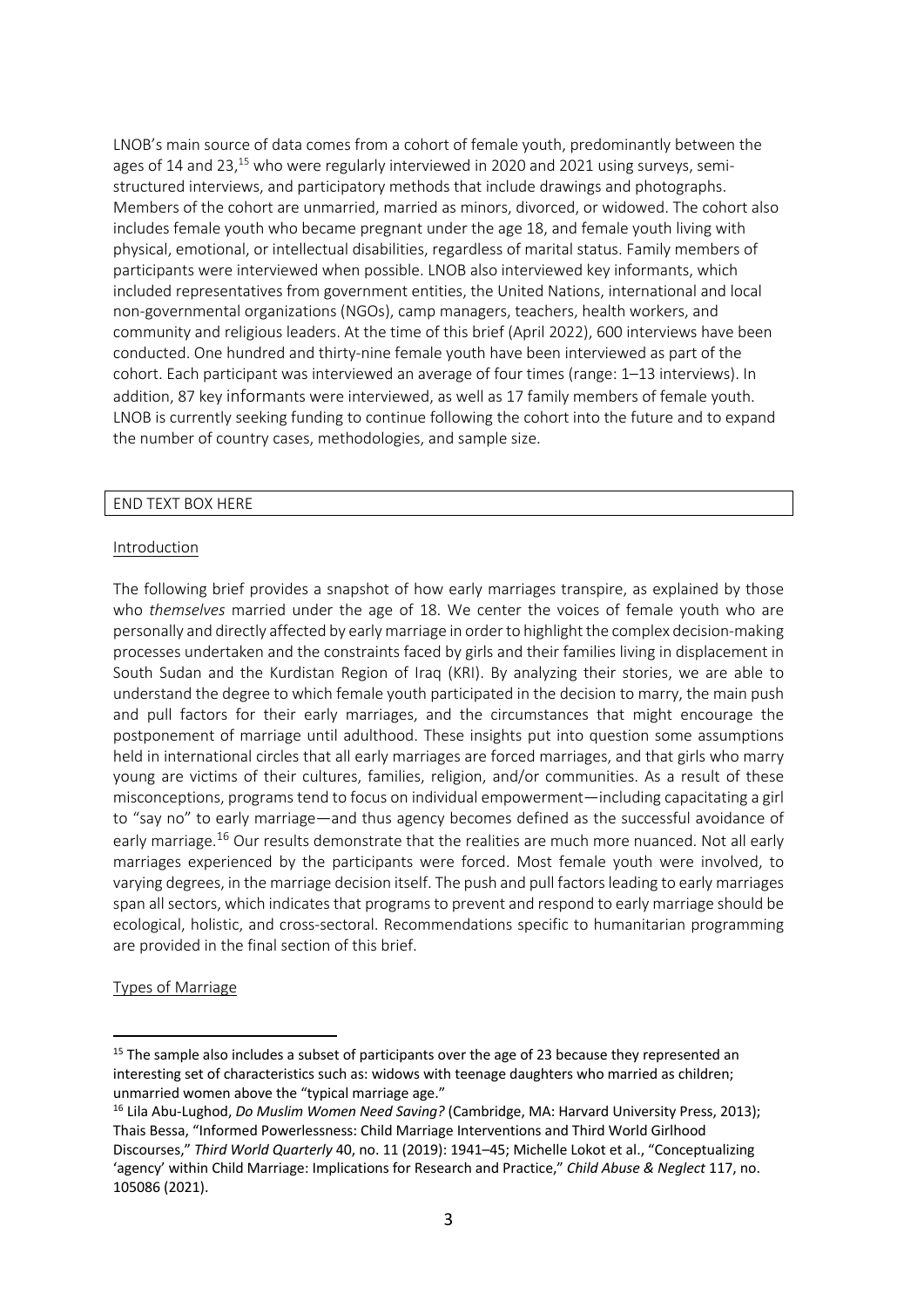### → The legal age for marriage in the KRI and South Sudan is 18, but customary practice allows for early *marriage. The majority of the female youth in the sample married under the age of 18.*

The legal age for marriage, and consent to participate in sexual activity, in South Sudan and the KRI is 18. However, rarely are such laws enforced. Customary practice in both countries allows for marriages at younger ages. In the KRI, key informants and participants described that some imams and Yazidi religious leaders<sup>17</sup> officiated marriages for youth under 18 and that couples are later able to validate or legalize their marriage with state authorities after they turn 18. In federal Iraq, girls (not boys) can be married as young as 15 if a judge rules the case "urgent."<sup>18</sup> According to key informants, some families will travel to federal Iraq to marry their underage daughters. Others might try to forge the birth certificates of their daughters to make them old enough to legalize their marriages, particularly if they want to travel outside the country. In South Sudan, customary law codes dictate that the marriage itself is the transfer of bridewealth from the groom's family to the bride's family—a subject to be discussed at length in subsequent sections of this brief.

Of the 139 female youth participating in study from both countries, over half (57%; n = 79) were married or had previously been married at the time of the first interview. The majority of these marriages (89%;  $n = 70$ ) took place when the participant was under the age of 18. The average age of marriage for participants was 16.4 years old in the KRI and 15.6 years old in South Sudan. (See Chart 1 for the distribution of participants who married under age 18 by country). The following pages describe the predominant forms of marriage as explained by the study participants. These practices are as influenced by norms related to gender, religion, and culture as they are by the experiences of conflict and displacement. Key informants and female youth consistently described that the practice of early marriage had increased in their communities as a result of conflict. This trend was described as a function of increased economic hardship, ongoing insecurity, as well as of individuals and families facing uncertain futures. These descriptions align other studies that link conflict and humanitarian crisis with increased rates of early marriage.<sup>19</sup>

Chart 1:

<sup>&</sup>lt;sup>17</sup> Key informants explained that all Yazidi marriages are performed by male adult members of one

extended family—the Shekhsin family.<br><sup>18</sup> Human Rights Watch, "Iraq: Parliament Rejects Marriage for 8-Year Old Girls" (Human Rights Watch, December 17, 2017), https://www.hrw.org/news/2017/12/17/iraq-parliament-rejects-marriage-8-yearold-girls.

<sup>&</sup>lt;sup>19</sup> Girls Not Brides, "Child Marriage in Humanitarian Contexts."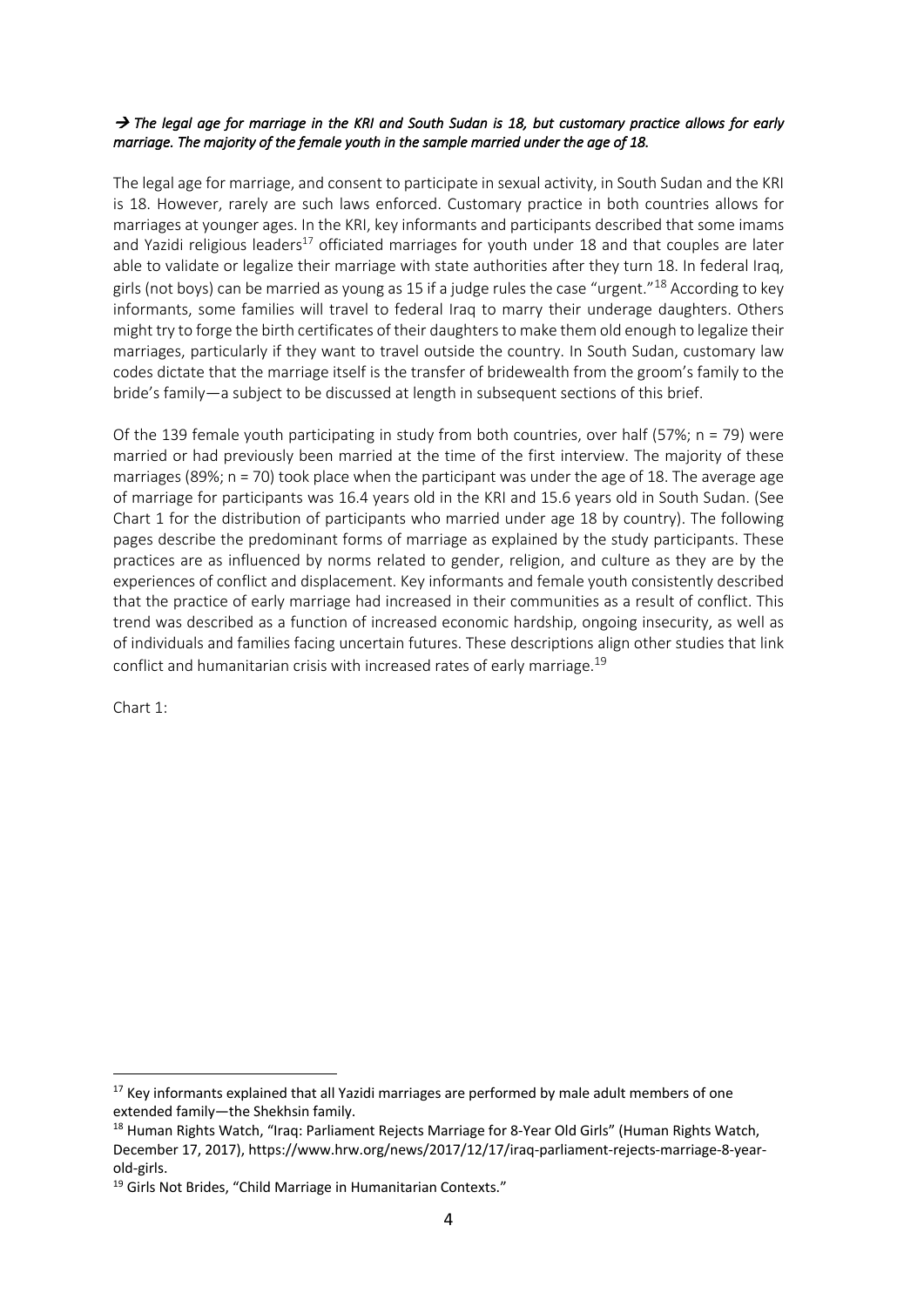

#### *Marriage in the KRI*

#### → In the KRI, marriages are categorized as traditional (or arranged, often between family members) or love *marriages. Both types of marriage may involve minors. While bridewealth may be exchanged, it is often not considered a driver for marriage.*

In the KRI, displaced Yazidis and Syrian refugees described that their marriages took two predominant forms: love marriages and traditional marriages. Traditional marriages were characterized as those that take place at the initiative of and/or with the heavy involvement of parents and/or extended families. Traditional marriages are often, although not always, between cousins (first degree or more distant). Traditional marriages may also be arranged when the bride and groom are children, although this practice was not a common occurrence in the cohort. More generally, the suitor and his family approach the potential bride's family to discuss the possibility of marriage. If the bride's family is in favor, the female youth is presented with the proposition and given time to reflect on it. A short courtship might ensue where the potential couple meet and/or connect by phone or internet. Key informants and female participants described that forced marriage is *haram* or forbidden in Islam and in the Yazidi religion (Yazidism), and that the girl should always give her consent for marriage. The degree to which this principle was respected in our sample will be discussed in subsequent sections.

Interviews with cohort participants and family members revealed that marriage within extended families is viewed more positively than marriages between non-relatives (often translated as "strangers" in interviews). In interviews with parents of brides, they described a preference for intra-familial marriages because they are able to "know" more about the groom and his family (generally couched in terms of reputation and economics) and have a better sense of the conditions under which their daughter will be living. Marrying a family member thus provides parents with a type of "insurance" that their daughter will be well cared for. They can maintain a connection to her and potentially intervene should the relationship begin to deteriorate or if things go awry.

The other type of marriage was commonly described as a "love marriage." Love marriages are prompted by the couple themselves—that is, the relationship develops first and subsequently families are approached for their approval for marriage. In this study, love marriages transpired between family members (e.g., cousins) as well as between youth who were unrelated. In Yazidi culture, *ravin* is a type of elopement between age-mates (who are often under 18) that occurs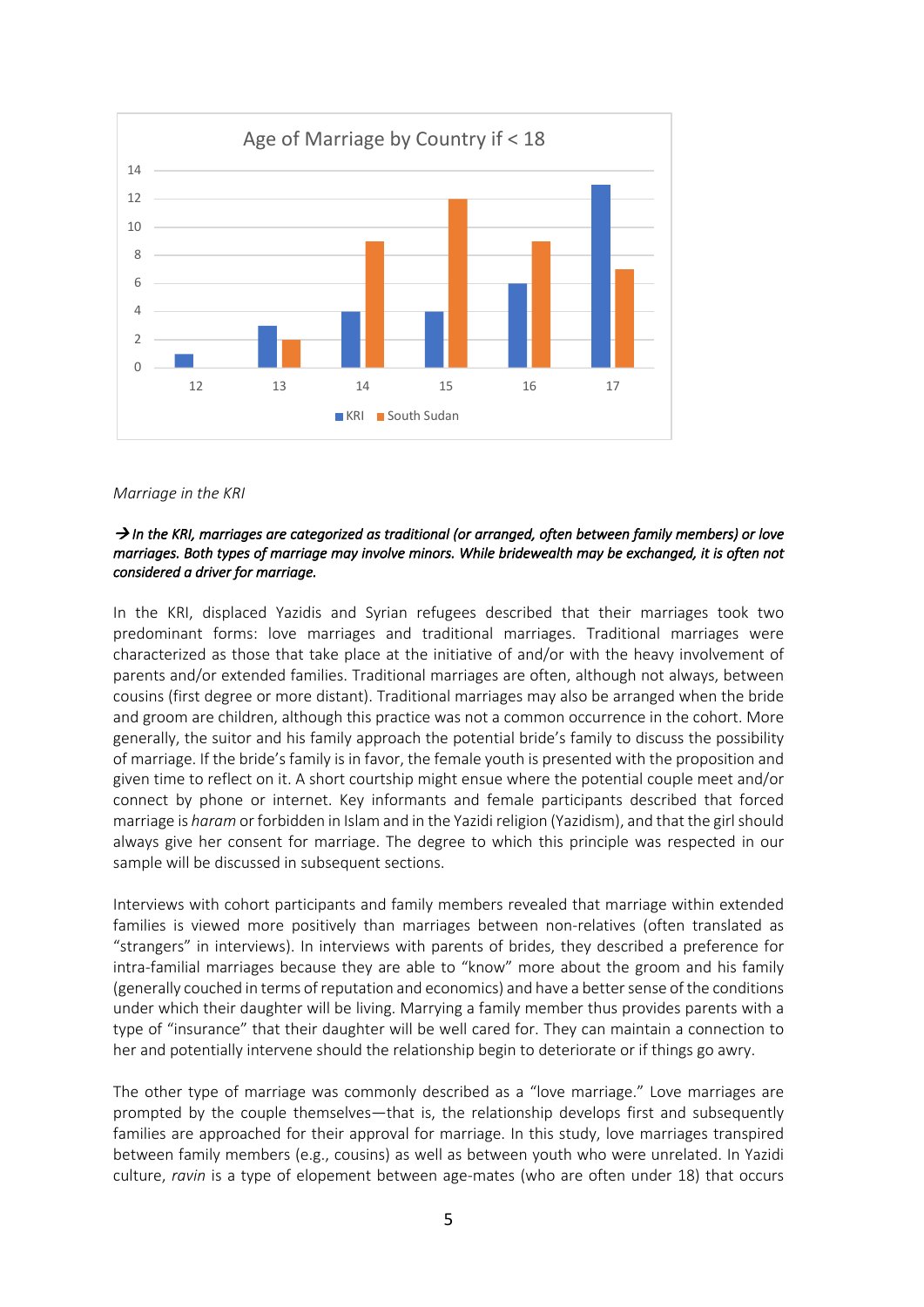when a couple seeks their parents' permission to marry, but the request is denied. The couple then "run away" together for a period of time, during which the parents of both parties negotiate the terms of the marriage. In describing her experience of *ravin,* a Yazidi who married at 13 explained, "We escaped for four days, and then my family came and asked us to come home. This is part of the tradition of *ravin*. I refused to return, so they said, 'OK, we will let you marry him. We will accept this marriage.' Money was exchanged, and we married."<sup>20</sup>

Participants described that *ravin* is today generally considered culturally appropriate, with only occasional negative consequences, usually for the bride. Two participants in the cohort described being shunned by their family as a result of being married through *ravin.* Several key informants and cohort participants described that *ravin* between minors has increased in prevalence over time and is the most common form of early marriage among returnees and displaced Yazidi communities at present.

In both Yazidi and Kurdish cultures, it is generally not acceptable to have romantic or love relations—emotional or physically intimate—outside of marriage. This cultural norm may prompt parents to accept or encourage marriage if or when they see their daughters developing emotional attachments to a boy or man. Encouraging marriage in such situations may be an attempt to prevent gossip or other reputational harm for a girl and her family. For parents who do not believe that love is an acceptable reason for marriage, they may refuse such proposals and/or force marriage to a family member in order to prevent a love marriage or *ravin*. One Yazidi mother of a cohort member, who was forcibly married herself to her cousin at age 16, described that two of her daughters married through *ravin* because "in our culture, it is not acceptable to be in love with someone. So their father refused to accept the marriage proposals, and they escaped [through *ravin*]."21 Unlike in South Sudan, key informants and participants described that pregnancies outside of marriage were extremely rare.

Bridewealth, or the transfer of economic resources from the groom and his family to the bride and/or her family, is common in Syrian Kurdish and Yazidi cultures. For Yazidis, the head of the Yazidi religious community (Baba Sheikh) sets a price based on the "layer" (the social strata, similar to a caste) to which the couple belongs.<sup>22</sup> Interestingly, participants described that bridewealth prices have decreased since the conflict in order to accommodate the increased poverty experienced by Yazidis. In Syrian Kurdish culture, the groom's family offers bridewealth in the form of gold to the bride or as money/goods to set up her new home with her husband. Money may also be given directly to her family. Key informants and cohort participants in the KRI described that bridewealth is generally not substantial enough to be a motivating factor for marriage. In other words, save for two cases to be discussed below—where immediate economic resources were needed to pay for a surgery and a brother's wedding—bridewealth generally does not change the fundamental economic standing of a family. This finding stands in sharp contrast with South Sudan, where bridewealth was often described as a significant driver of marriage, as discussed below.

For marriages in the KRI, the bride generally moves out of her family home to live with her husband and often her in-laws. Any children born to the couple are considered the children of the husband and his family, which becomes particularly problematic in cases of divorce or widowhood.<sup>23</sup> While

<sup>&</sup>lt;sup>20</sup> Interview with participant # KRI CO 41 F D 24, Kurdistan Region of Iraq.

<sup>&</sup>lt;sup>21</sup> Interview with participant # KRI CO 28 F M 23, Kurdistan Region of Iraq.

<sup>22</sup> There are three layers, namely *sheikhs, pîrs,* and *murîds* in Yazidi society, and intermarriage between layers is forbidden. Additionally, according to key informants, the Baba Sheikh has decreased bridewealth prices since the invasion of ISIS in 2014.

 $23$  For more on the topic of child custody, see additional briefing papers on the project website: https://fic.tufts/edu/research-item/child-marriage-in-humanitarian-settings/.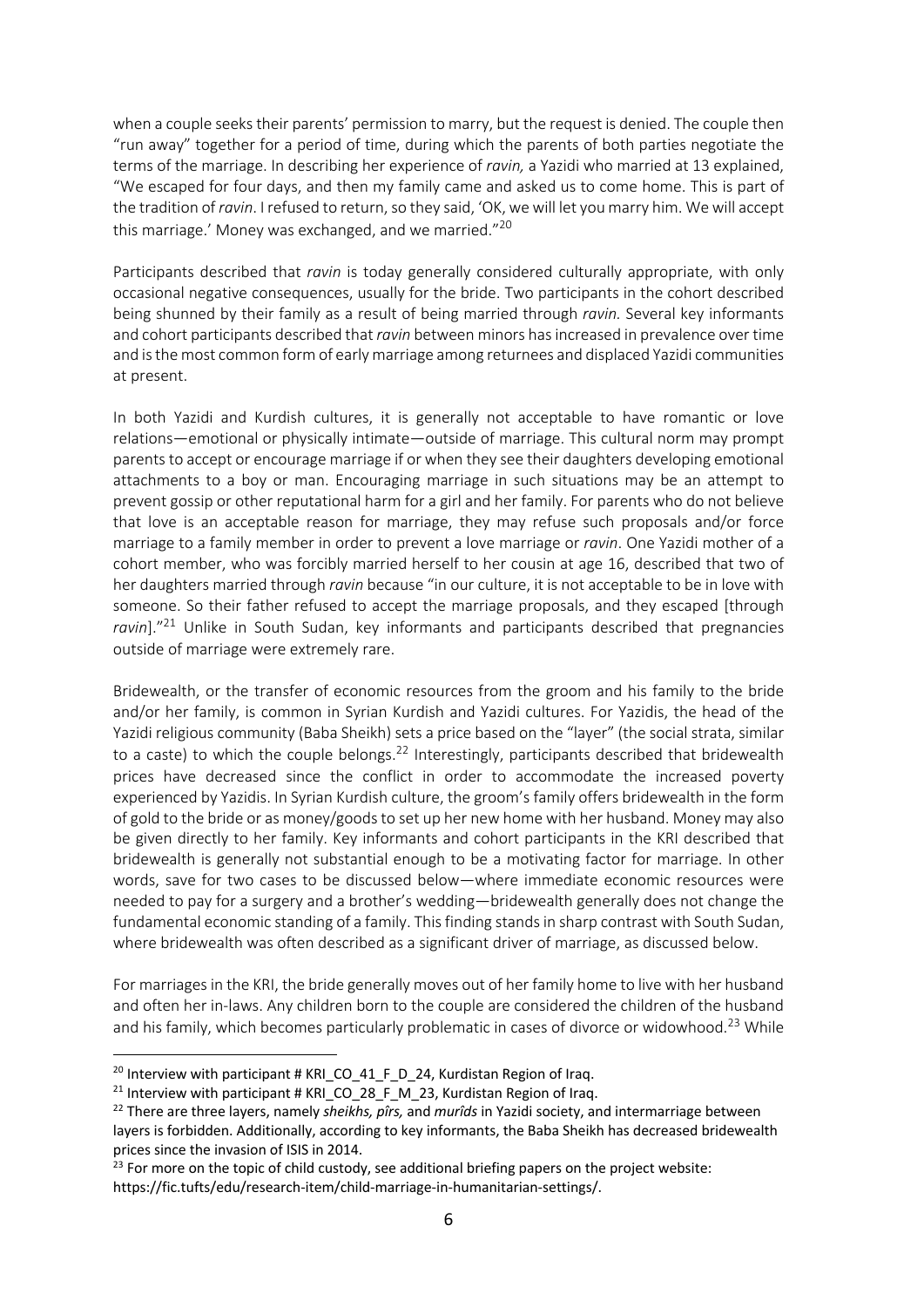polygamy is not religiously forbidden in the KRI, the taking of a subsequent wife is legally contingent on the first wife's consent. Disagreeing with a husband who insists on being polygamous is grounds for divorce in the KRI. All of the married participants were in monogamous relationships with their husbands (except for one, whose husband had kept the presence of another wife secret when he married the participant).

### *Marriage in South Sudan*

### à *Marriages in South Sudan may be arranged (often dictated by the bride's male family members), based on love, or as a result of targeted kidnapping/sexual violence. Unintended pregnancies may also lead to early marriages. Bridewealth is considered a driver of early marriage in South Sudan.*

Study participants from South Sudan described three types of marriages. The first is a planned marriage, largely initiated and dictated by the male family members of the potential bride (father, uncles, and/or brothers). For the female youth who underwent this type of marriage, they explained that the father (or uncles or brothers) announced her upcoming marriage to a particular man, and her opinions or preferences were not solicited. It appears that marriage negotiations of this type could have been prompted either by the suitor or the family of the potential bride.

A second form of marriage arises from an established romantic relationship. After a period of courtship, and often in the context of sexual relations, the suitor proposes marriage to the male relatives of his girlfriend. At times, this proposal arose from an unintended pregnancy. Twentythree female youth in our sample had unexpected pregnancies under the age of 18, and about half of those relationships materialized into a marriage.<sup>24</sup> However, not all romantic marriages are prompted by a pregnancy.

The third type of marriage arises from sexual violence. That is, a girl is kidnapped (often translated as "carried away") by a suitor (and sometimes his friends) and is kept at the man's home for a period of time. The man then communicates with the captee'sfamily, and a marriage is negotiated. A girl may have already refused the advances and/or marriage proposals of the kidnapper, or she may have been observed by him as she went about her daily life. Seven girls in our cohort in South Sudan had been kidnapped, raped, and forcibly married to their abductors. Several participants described that this practice is more common in rural areas than in the displacement camps. This member of the cohort described her experience after she was kidnapped at 14:

*What did you mother say when she heard that you were taken by force*? "She was concerned about my safety but she said to me that it's a normal practice among Nuer people for a women to be "carried" to a man's house."

*Have you ever seen this practice happen to any of your friends or a relatives*? "I always hear about it but I have never seen someone being carried until I experienced it myself."<sup>25</sup>

Bridewealth was a spontaneous subject of discussion in all interviews focusing on marriage in South Sudan. Bridewealth is paid from the groom's family to the bride's family and is usually in the form of cattle or in money that is equal to the market price of a fixed quantity of cattle. When bridewealth is fully paid, the marriage is considered to be official or complete. Separation or unofficial divorce is common when only partial bridewealth was paid, and divorce can only take

<sup>&</sup>lt;sup>24</sup> For more on the experience and consequences of early pregnancy in South Sudan, see additional briefing papers on the project website: https://fic.tufts/edu/research-item/child-marriage-inhumanitarian-settings/.

<sup>&</sup>lt;sup>25</sup> Interview with participant # SSB\_CO\_4\_F\_M\_18, Bentiu, South Sudan.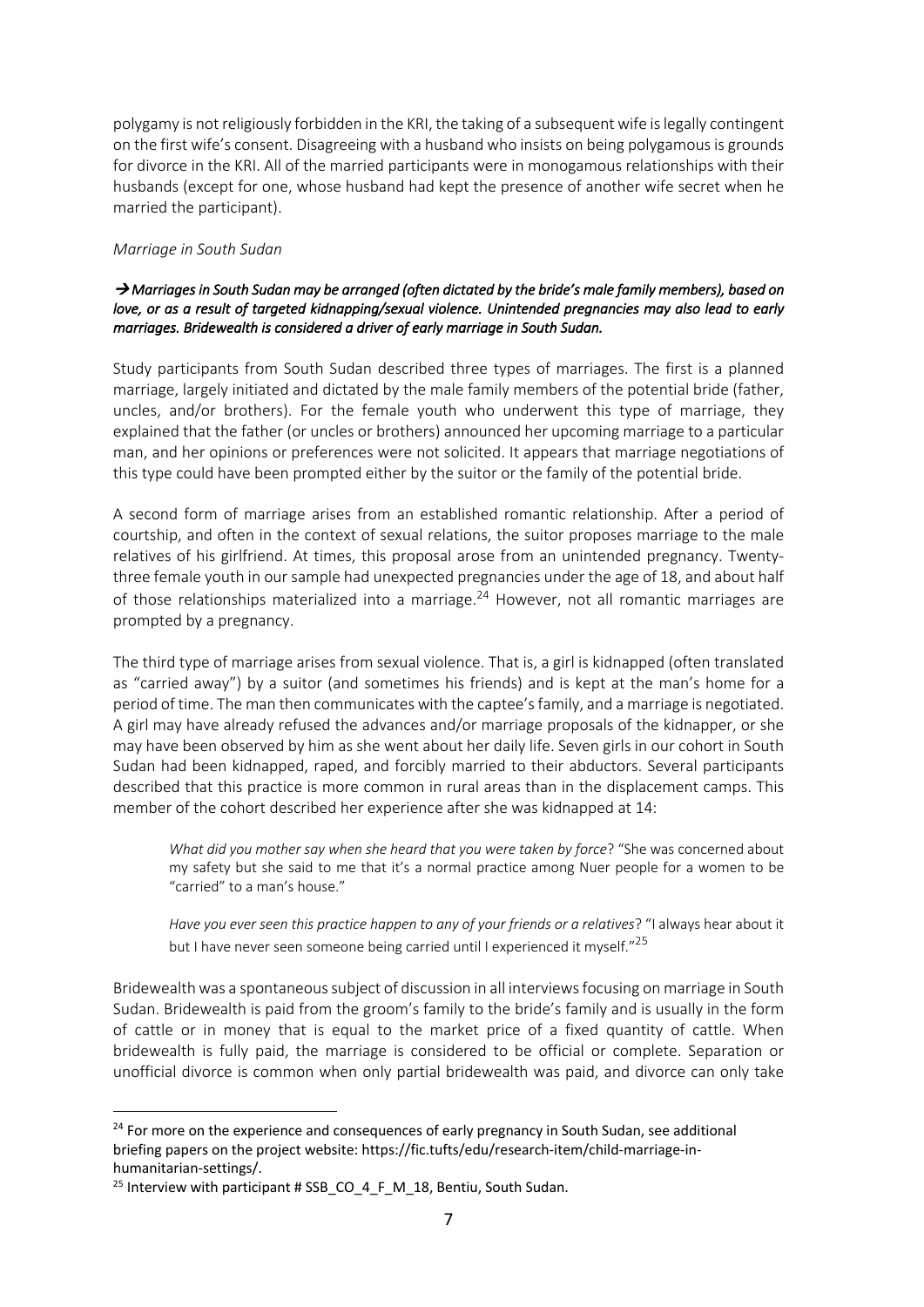place if the bride's family pays back the full amount of bridewealth. Unlike in the KRI, bridewealth is described as a driver for marriage in South Sudan. For example, some female participants described that their suitors were refused because her male family members determined the bridewealth was too low. Others described that their husband was selected for them precisely because he could pay a high bridewealth. At times, bridewealth is paid in multiple installments. For several participants in the study, the non-payment of the balance led to separation or divorce, prompted by the bride's father. For cases of unintended pregnancy that does not lead to marriage, a common practice is for the father of the child to pay a "pregnancy price" (in our study, this price was usually three cows) to the woman who conceives and her family. If the pregnancy price has been paid, then when the child turns 7 or 8, it is expected that the father and his family will take custody of the child.<sup>26</sup> As in the KRI, the common practice in South Sudan is for the bride to move out of her family home to live with her husband and in-laws following payment of the bridewealth. Children born to this union are considered those of the husband and his family.

## *The Ideal Age for Marriage*

## $\rightarrow$  In both country contexts, the majority of participants, including those who married as minors, believe the *ideal age for marriage is above 18 years of age.*

In the KRI, we asked the cohort participants about their views on the ideal age for marriage, regardless of their own marital status. We asked the same question of family members. The ideal age for marriage cited for girls was between 18 and 30 years, with the most common answers clustering between 20 and 25. Interestingly, even female respondents who had married as minors suggested that marriage should take place later. A few parents who had allowed their daughters to marry under 18 expressed regret and said they wished they had waited until their daughters were in their mid-20s.

In South Sudan, cohort participants and their family members described the ideal age of marriage for females as between 15 and 28. As in the KRI, the majority of responses fell within the 20 to 25 age range. Some participants gave multi-tiered answers, describing that the girls in school should marry later than those who were not in school, highlighting the relationship that exists between school and marriage, a subject to be discussed later in this brief.

### Degrees of Participation: Decision-Making and Early Marriage

# → Not all early marriages are forced marriages. The majority of participants in both countries *described partial or full participation in the decision to marry early.*

Some members of the cohort in South Sudan and the KRI experienced brutal, forced marriage. And yet, for the rest of the sample, stories of early marriage illustrated a diversity of circumstances, with female youth participating, to varying degrees, in the decision to marry early. Faced with this heterogeneity of experiences, the research team opted to calibrate, on a scale of 1 to 5, the circumstances under which marriages came about based on the perspective of the participants themselves.<sup>27</sup> For this scale, 1 represents no participation in the decision to marry or a "forced"

 $26$  For more on this topic, see additional briefing papers on the project website:

https://fic.tufts/edu/research-item/child-marriage-in-humanitarian-settings/.

 $27$  The research team relied on the basic principles of fuzzy set qualitative case analysis (fsQCA) to create values for each case. We took into account local conditions, cultural context, age, and the text from the girl's own interviews.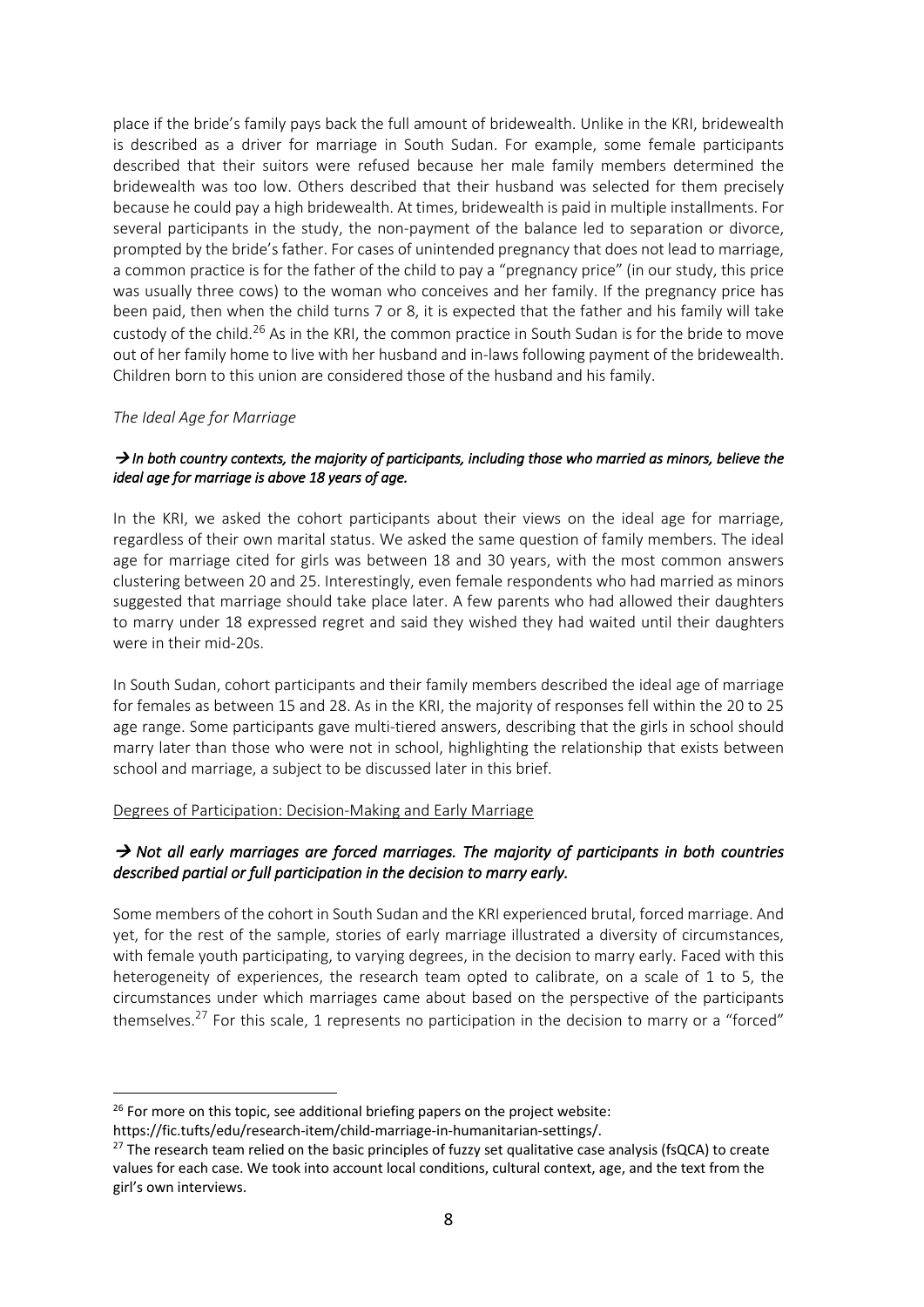marriage, and 5 represents full participation in the decision to marry.<sup>28</sup> The "participation" scale is depicted in Chart 2 and captures only those female youth who married under 18 (n = 70).<sup>29</sup> Chart 3 includes the visual distribution by country. Both representations show that not all early marriages are forced marriages, and in fact there exists a wide range of experiences around decision-making, agency, and participation on the part of the girls. We recognize that the marriage process is complex and nuanced and cannot be readily distilled to numbers on a graph. However, we feel that this exercise effectively displays the range and breadth of experience of the young women and girls within our sample and facilitates further analysis. In the discussion that follows, we investigate trends apparent at either end of this spectrum as well as those that lie in between.



Chart 2

Chart 3

 $28$  The values of 2, 3, and 4 comprised a variety of circumstances, including but not limited to: family pressure, unintended pregnancy, loneliness and boredom, a wish to improve economic and educational opportunities, and a desire to follow cultural norms, among others.

 $29$  When reviewing the marriage circumstances of the nine participants who married at age 18 and older in both countries (not depicted in the charts), they all described having partial or full participation in the decision to marry.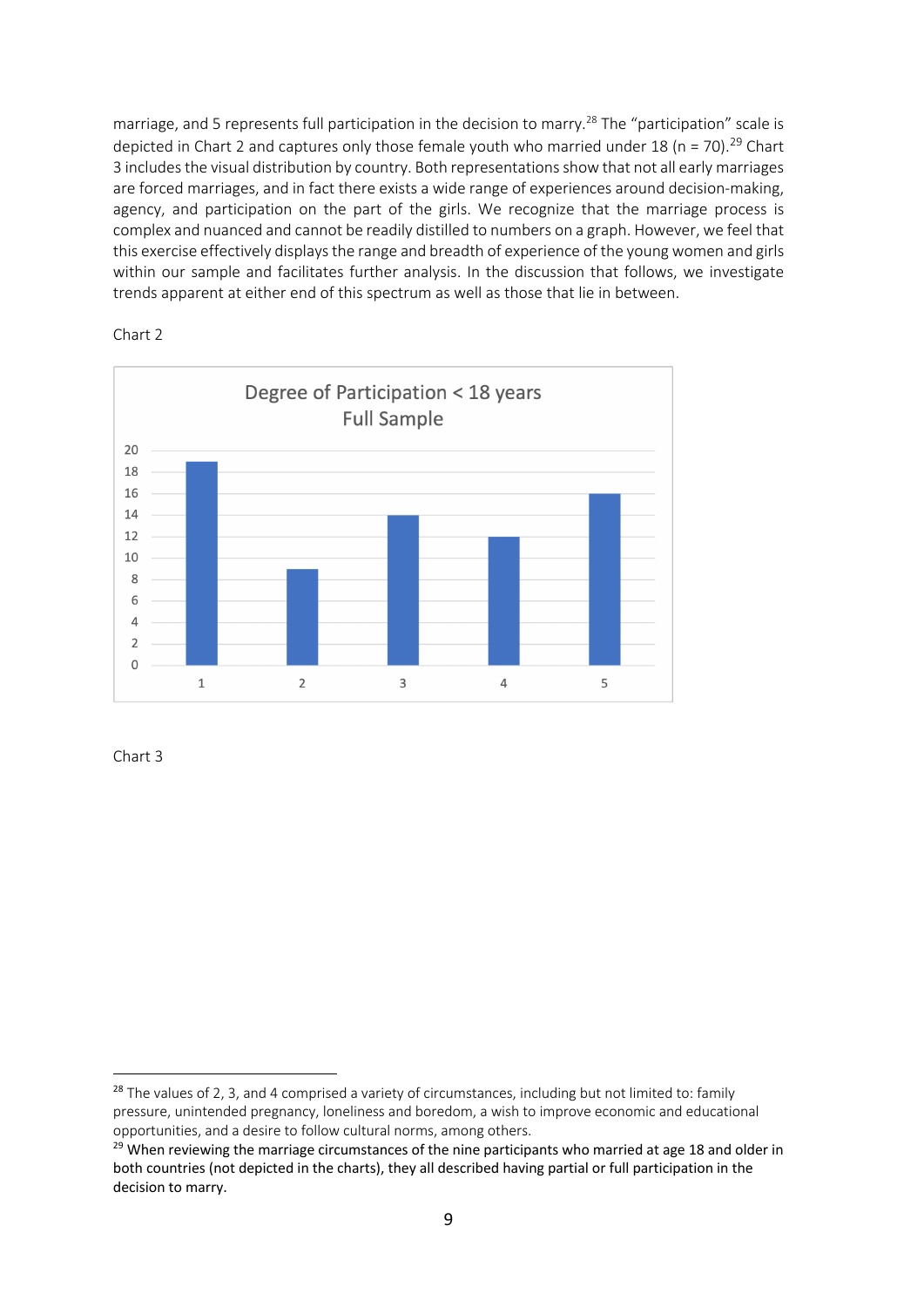

## The Circumstances behind Early Marriage in South Sudan

→ Female youth in South Sudan described that their early marriages occurred through force (prompted by *their family or through sexual violence), because they wanted to help their family economically, because they were out of school or feeling idle, because of an unintended pregnancy, or for love.* 

### *Forced Marriage in South Sudan*

Some female youth in both countries were forced to marry. In South Sudan, seven research participants were kidnapped and forced to marry their abductors. These girls had been targeted they had been inquired after or watched as they went about their daily activities such as collecting water, going to the market, or socializing with friends. Some female youth in the sample had been kidnapped after they had refused a marriage proposal. The following story is representative of several kidnapping stories that came to light during interviews:

"I was married in 2017 [age 14]. I used to see my [future] husband every day when I went to get water. He was asking me questions about who I am and who my parents are. Every day I found him in the same place, where I went to get water. One day he was with four men, and as I was getting my water, they carried me by force, and I was screaming and calling for help, but they kept telling people that I am their spoiled sister who has slept out of home for three days and that they were going to discipline me. They took me to my [future] husband's uncle's home, and I spent three days there. That's when they went to see my mother and my uncles, and they paid 15 cows."<sup>30</sup>

In all of these kidnapping cases save for one, the aggressor successfully negotiated the bridewealth with the girl's male relatives and the marriage ensued. There was one exception, however, where a 22-year old temporarily postponed a marriage after her kidnapping:

"I got married in 2013. When I was 15, the man that married me kidnapped me when I went to get water from the river. I was alone, and he came with three other men and carried me by force to a

<sup>&</sup>lt;sup>30</sup> Interview with participant # SSB\_CO\_4\_F\_M\_18, Bentiu, South Sudan.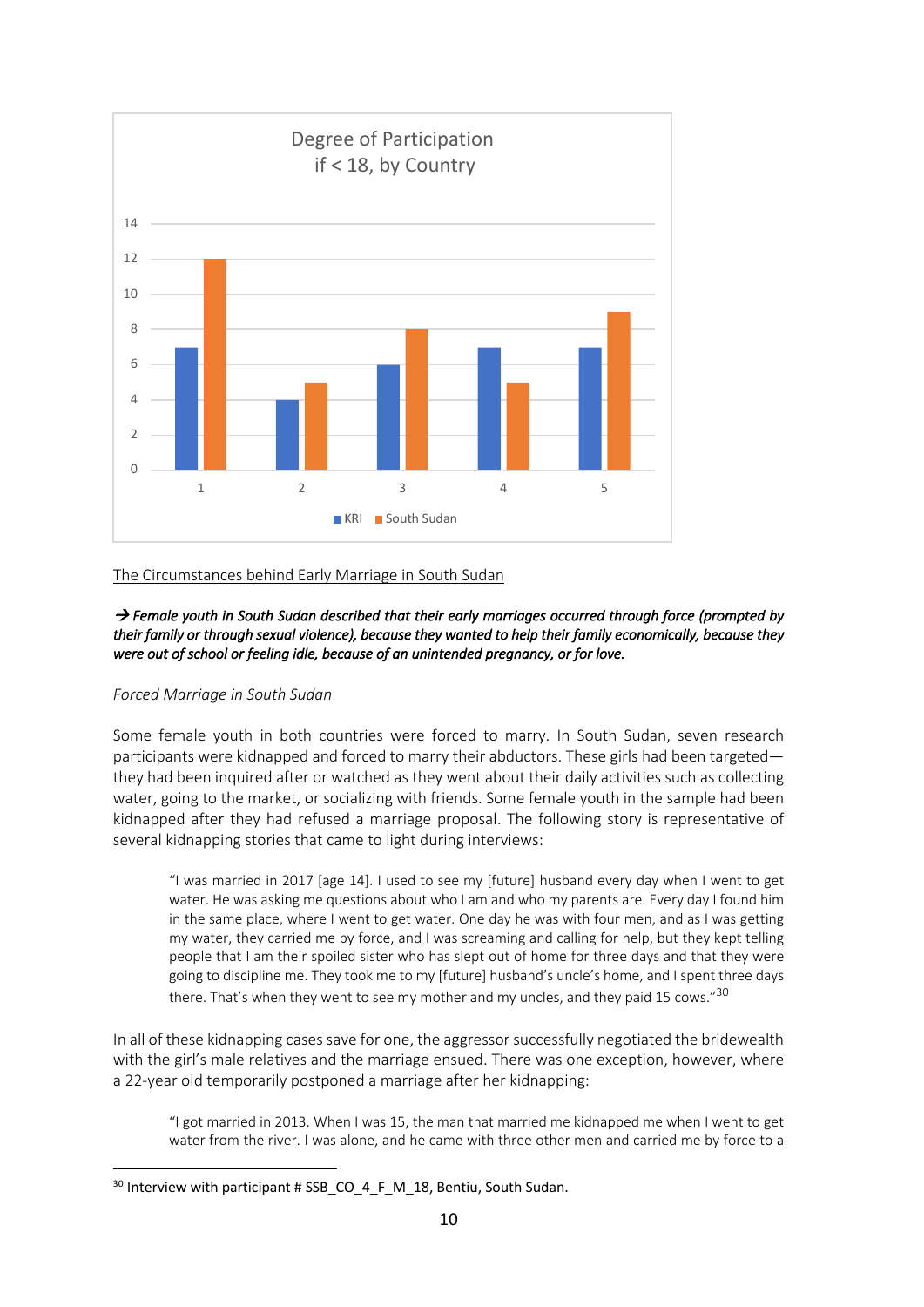taxi. He was covering my mouth, and the other men were holding me by force. He took me to his home, and after one day he sent a message to my family that he had me and they should not look for me. He even sent people with cattle as bridewealth, to show that he intended to marry me soon. My father was very mad when he heard this, and he immediately came to take me from his home, because he said I was too young for marriage, and he returned the cows to the man..."

*How did you feel about the situation?* "I did not like it, because I did not want to get married at that time. I was very happy when my father took me back home. But after two months my husband kidnapped me again. I had gone to a wedding ceremony, and he kidnapped me with four other men, but this time he took me to a different place and not his home, and after one week he sent word to my family that he had me, and he wants to marry me. He gave 50 cows to my father, and my father agreed to the marriage."

*Did your father talk to you?* "No, but I know that he did not want to bring me back home again because my husband kept me for a longer time, and people would start to talk if he brought me back home because I would already be considered a married woman, because I stayed in a man's house for one week."

*How was this experience for you, the second time*? "I was sad. I kept crying for weeks and I felt even bad when my father did not come to get me again. I missed my family. I was not talking to anyone. Even when my husband took me to his home, his mother and sisters tried comforting me and treated me well, but I was not happy because it was not my wish to get married."<sup>31</sup>

This respondent's description of deep unhappiness is characteristic of the girls who were forcibly married—they all expressed extreme sadness and regret. Another, now divorced at 21, described how she felt about her forced marriage at 16: "I was very sad, I am still very sad, and I blame my father for this life that I have right now because he is the one who forced me to get married. Now I am suffering with my children." $32$ 

In South Sudan, several participants described being forced into marriage to men chosen by their relatives. In such situations, participants described that the men had been preselected and at times, the bridewealth already paid before the girl was informed. If the girl refused, she was frequently physically abused and/or thrown out of the house until she conceded. One girl described her sadness having been forcibly married at 14: "I didn't even know his name."<sup>33</sup> In one brutal case, an older sister arranged for the sexual assault and subsequent marriage of her 13-year-old sister. The participant explained that her sister had been "complaining to our mother about the life we were living. She kept saying that the man had money to help us."<sup>34</sup> Bridewealth as a driver for marriage was a common explanation for forced marriage in interviews with both female youth and key informants. As with all marriage negotiations in South Sudan, fathers frequently reign over forced marriages, but uncles and brothers are also implicated. This participant described the circumstances of her sister's forced marriage as a minor:

"I remember three of my uncles came to our home and told my mother that it was time for my older sister to get married. My mother refused, she tried to fight them but they really beat her badly. She did not walk for one week. My uncles took my sister with them…My uncles, they were brothers of my father. Since my father died, they felt like they are the ones responsible for us."<sup>35</sup>

 $31$  Interview with participant # SS CO 27 F M 22, Juba, South Sudan.

 $32$  Interview with participant # SS\_CO\_29\_F\_DIV\_21, Juba, South Sudan. For more on mental health and marriage, see additional briefing papers on the project website: https://fic.tufts/edu/research-item/childmarriage-in-humanitarian-settings/.

 $33$  Interview with participant # SSB CO 8 F M 17, Bentiu, South Sudan.

 $34$  Interview with participant # SS CO 36 F DIV 22, Juba, South Sudan.

<sup>&</sup>lt;sup>35</sup> Interview with participant # SSB\_CO\_25\_F\_M\_20, Bentiu, South Sudan.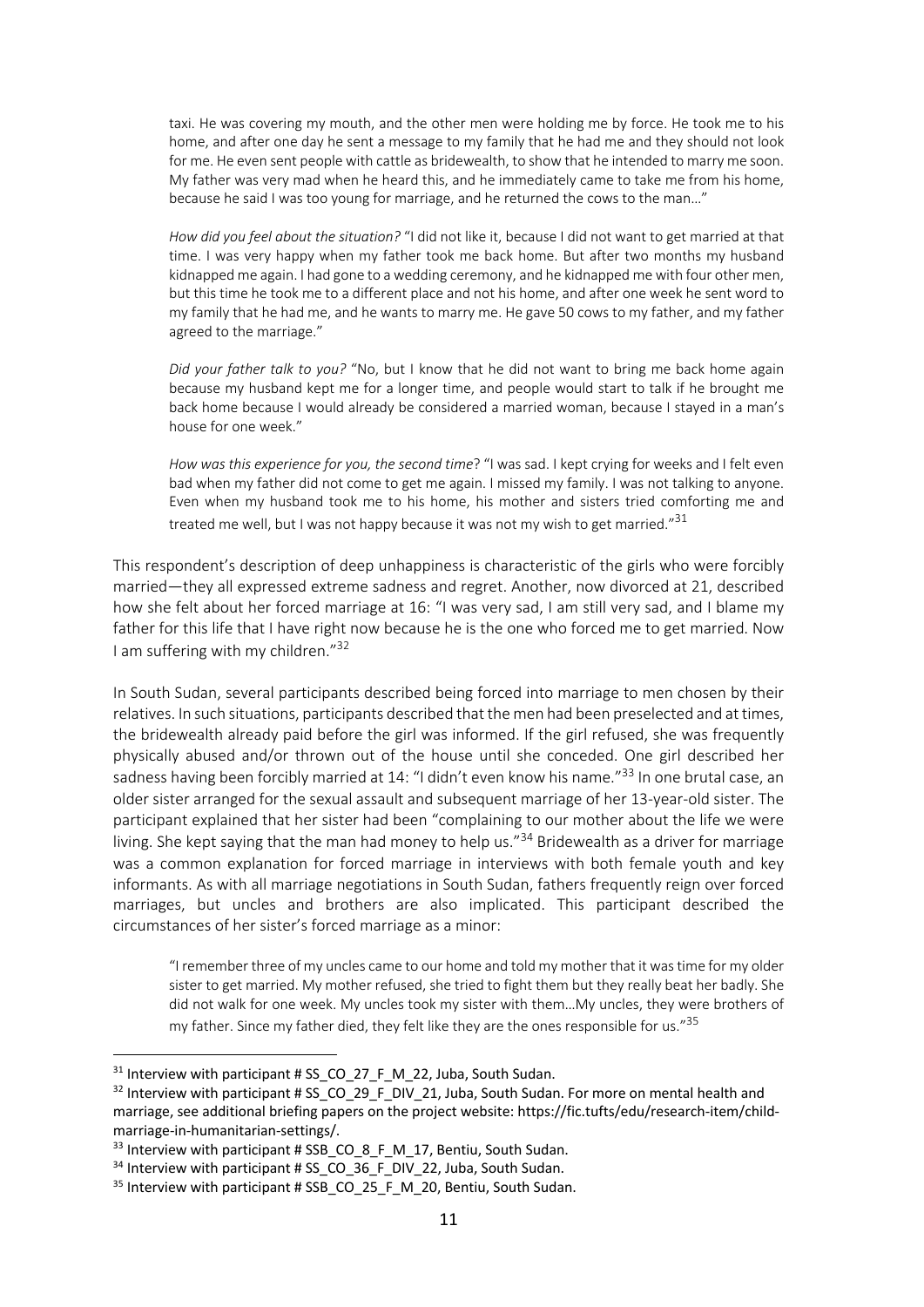These same uncles later forced the respondent to marry at 16.

#### *Stories of Bravery and Escape in South Sudan*

Within our cohort were stories of female youth who managed to escape forced marriage. Often, mothers were instrumental in defending their daughters. In two cases, authorities were sought out for protection. This 17-year-old described what happened to her at 15:

"I have uncles who live here, and they were threatening my mother and me about giving me out for marriage. In 2019, my three uncles told us that there is a man who wants to marry me, and they are ready to have the marriage negotiations with him. My mother refused, and they beat us up because we are women and we cannot argue with men. My mother and I had to run, and we went to report them to the child protection agencies in the POC [Protection of Civilians site]. My uncles were threatened with arrest if they give me out for marriage, and so they stopped.<sup>36</sup>

One participant had been kidnapped and forcibly married but managed to run away from her husband and seek help from the police. The police helped her locate her family, and she is currently in hiding.<sup>37</sup>

A handful of the respondents had fled forced marriages and were using the displacement camps as a place for cover. This 16-year-old described that her father had betrothed her to a friend of his, and the bridewealth had already been transferred: "I was supposed to go to him, but I pretended to be very sick, and I asked my father if I could go to the hospital. He accepted, and I have been here [in the POC] ever since. I am hiding from my father."<sup>38</sup> Another escaped through a fence the day after she married and found a woman in the POC who knew her mother. The woman has been hiding the participant ever since.<sup>39</sup> And another became suicidal after being forced to marry, ran away from her husband, and eventually found her way to the POC.<sup>40</sup>

### *Marriage as Helping Family in South Sudan*

One reason for early marriage, explained by at least four cohort members in South Sudan, was the wish to help the natal family via the bridewealth that the marriage would bring. For some, their words were tinged with a sense of obligation, particularly when considering their young age at the time of marriage. This 20-year-old described how she was married at 13: "My mother said, 'You have to get married because he has money and he can take care of us.' So I said, 'OK, if this is what you want, if this will help the family. I will do it."<sup>41</sup> For others, marrying for the bridewealth bestowed on them a sense of pride, particularly in a situation of extreme poverty and deprivation. A young woman disabled through a war incident described her decision-making process:

"I thought about the struggles that my mother goes through to feed us, and so I just decided to get married so that I can at least reduce some responsibilities. I am the first-born child. I told my mother about the man's intention for marriage, and she accepted it. My husband then came with his father and uncles to meet my older brothers. He paid 30 cows, and I went to his home."<sup>42</sup>

<sup>&</sup>lt;sup>36</sup> Interview with participant # SSB\_CO\_6\_F\_U\_17, Bentiu, South Sudan.

 $37$  Interview with participant # SSB\_CO\_19\_F\_D\_20, Bentiu, South Sudan.

<sup>&</sup>lt;sup>38</sup> Interview with participant # SSB\_CO\_1\_F\_DIV\_16, Bentiu, South Sudan.

 $39$  Interview with participant # SS CO 24 F EP 21, Juba, South Sudan.

<sup>40</sup> Interview with participant # SSB\_CO\_24\_F\_M\_20, Bentiu, South Sudan.

<sup>&</sup>lt;sup>41</sup> Interview with participant # SS CO  $17$  F M 23, Juba, South Sudan.

<sup>&</sup>lt;sup>42</sup> Interview with participant # SSB\_CO\_2\_F\_DIS\_20, Juba, South Sudan.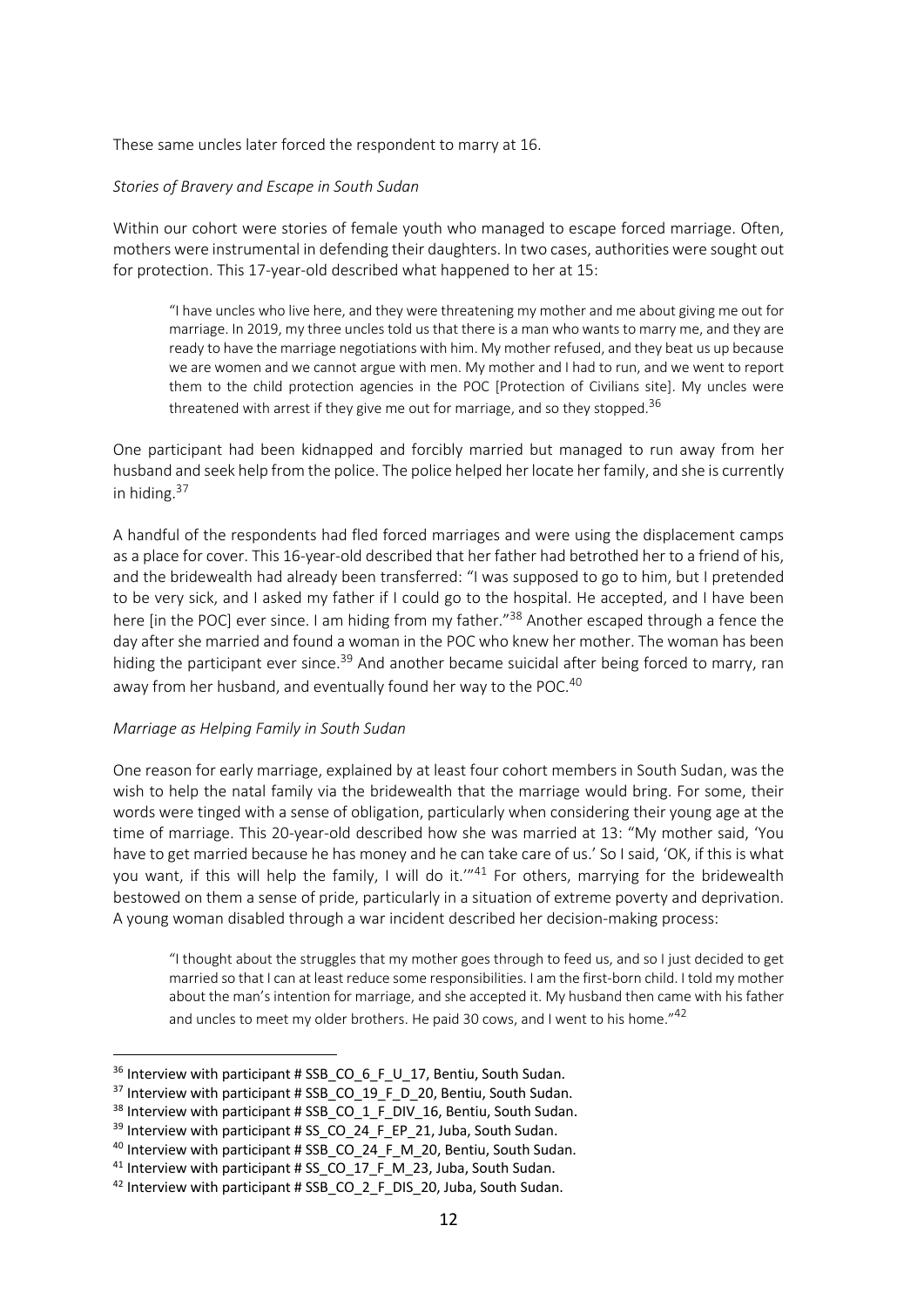Female youth in the sample who married to help their families via the bridewealth payments were often the first born. They also generally came from families where the father had passed away, so there were limited sources of economic livelihoods.

## *Out of School and "Nothing to Do" in South Sudan*

Recent studies have underlined the relationship between early marriage and a lack of access to or enrollment in school in low- and middle-income countries.<sup>43</sup> This juxtaposition between early marriage and education was present in interviews with displaced female youth in both South Sudan and the KRI. In South Sudan, at least two participants, one married at 15 and the other at 16 and neither in school, described that they were happy to marry because they "had nothing else to do."44 Another described that she "was happy to get married and bear children because that was what was expected of me. I had nothing else to do at home. If you become old enough it's good that you get married and go out of your house."<sup>45</sup> Many participants believed that marriage could provide them with a different life, with an alternative set of responsibilities, and with different social connections than they had in their natal home. In other cases, not being in school became a justification for uncles or fathers to marry their nieces/daughters off as minors.

In South Sudan, as in the KRI, there were a few cases where girls negotiated a return to school after marriage as part of the terms of their engagement.<sup>46</sup> These were usually in families where there was strong and sustained support for the girls' education.

## *Love Marriages in South Sudan*

More than a third of the cohort participants who married under 18 in South Sudan described marrying for love. Within this category is the subset of girls who married following an unplanned pregnancy with a boyfriend.<sup>47</sup> Unlike the KRI, social norms in South Sudan permit males and females to have emotional and sexual relationships outside of marriage. Participants used language such as: "We loved each other;"48 "I was happy, I love him, he is a good person;"49 and "I was happy because my husband was my friend."50 The spontaneous descriptions of love, happiness, and connection are in stark contrast to the emotions described by cohort members who were forcibly married.

For some, love-based relationships happened against the parent's wishes—because the suitor did not have sufficient economic resources in the form of bridewealth or because he came from a

<sup>43</sup> Quentin Wodon et al., "Missed Opportunities: The High Cost of Not Educating Girls" (Washington, DC: The World Bank, July 2018); Bruce Rasmussen et al., "Evaluating the Employment Benefits of Education and Targeted Interventions to Reduce Child Marriage," *Journal of Adolescent Health* 65, no. Supplement (2019): S16-24.

<sup>&</sup>lt;sup>44</sup> Interview with participant # SS\_CO\_29\_F\_M\_20, Juba, South Sudan and # SS\_CO\_21\_F\_M\_23, Juba, South Sudan.

 $45$  Interview with participant # SS CO 29 F M 20, Juba, South Sudan.

<sup>&</sup>lt;sup>46</sup> Interview with participants # SS\_CO\_8\_F\_EP\_18, Juba, South Sudan and # SS\_CO\_26\_F\_M\_18, Juba, South Sudan.

 $47$  For more information about early pregnancy and marriage in South Sudan, see additional briefing papers on the project website: https://fic.tufts/edu/research-item/child-marriage-in-humanitariansettings/.

<sup>&</sup>lt;sup>48</sup> Interview with participant # SS\_CO\_44\_F\_DIV\_23, Juba, South Sudan.

 $49$  Interview with participant # SS CO 17 F M 23, Juba, South Sudan.

<sup>50</sup> Interview with participant # SS\_CO\_35\_F\_M\_23, Juba, South Sudan.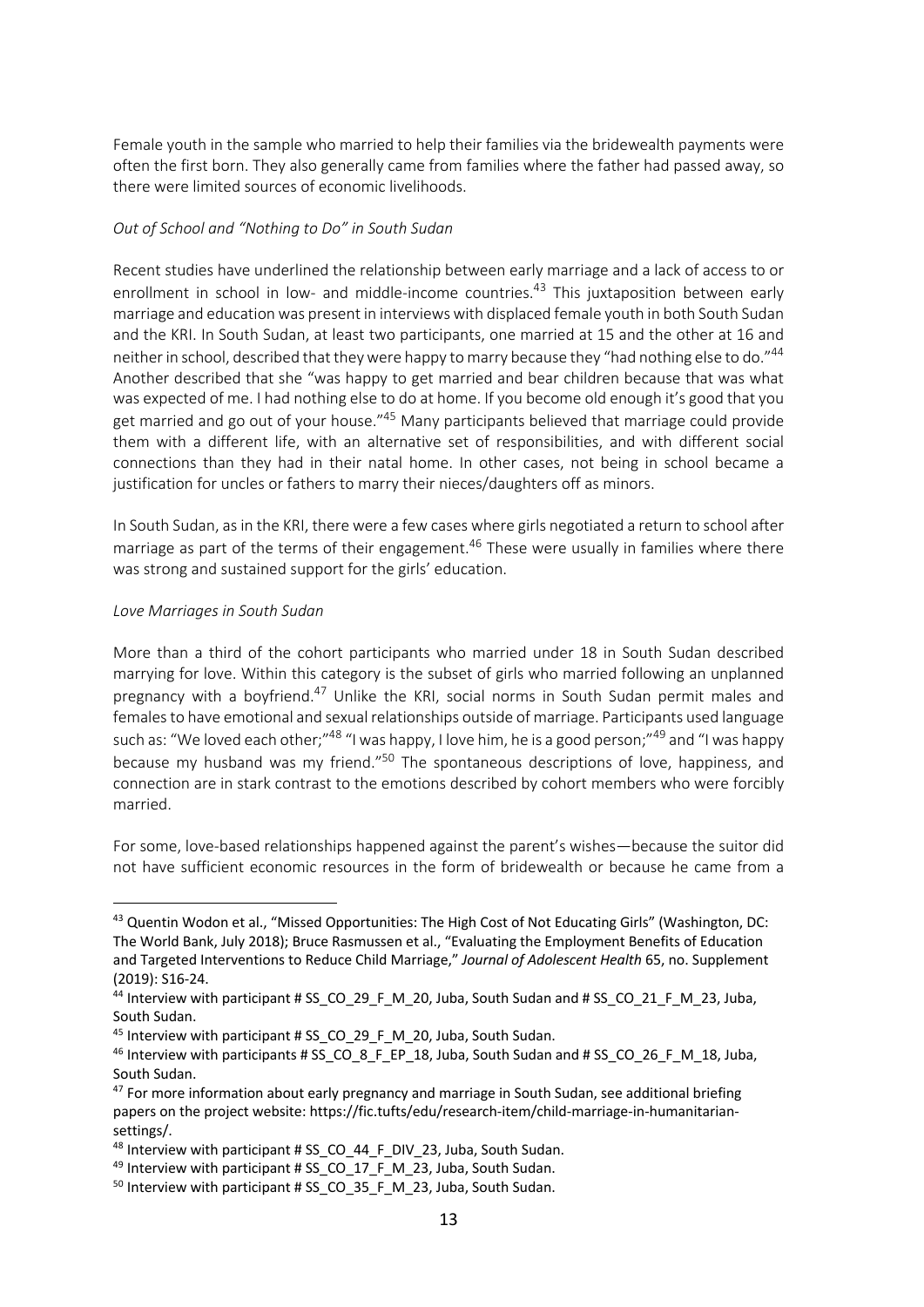different clan. Several of these couples eloped. In at least two cases, when bridewealth was not paid or only partially paid, the bride's family members (usually father and/or uncles) harassed the husband and forced a divorce.<sup>51</sup>

#### The Circumstances behind Early Marriage in the KRI

### → Female youth in the KRI described that their early marriages occurred through force (prompted by her *family), because of family pressure, to improve their opportunities, to have a sense of meaning and decrease social isolation, to have protection against harassment, or for love.*

#### *Forced Marriage in the KRI*

As in South Sudan, forced marriages in the KRI were generally orchestrated by male family members (fathers, uncles, brothers) of the girls and young women. While bridewealth was regularly described as contributing factor to forced marriage in South Sudan, respondents mentioned bridewealth less often in the KRI. However, three cohort members described that they were forcibly married in order for their families to receive bridewealth. Two, one married at age 13 and the other at 14, described that their parents needed money to pay for a brother's wedding.<sup>52</sup> The third, who was 17 years old at the time of betrothal, explained the combination of factors that prompted her forced marriage:

"I was considered "too late" [too old] to marry. I was refusing because I wanted to work and study. My family harassed me, and they were violent because I was postponing…My father and brothers beat me…And my brother was sick [He needed a life-saving surgery.]…The person I married would provide *mahar* [bridewealth] to help my brother. So, I said yes only to help my brother…I married someone without my heart."<sup>53</sup>

A relatively common scenario in the KRI sample was forced marriage following the disclosure of a romantic relationship. As mentioned above, it is generally considered unacceptable, particularly for girls, to have emotional attachments or romantic and sexual contact of any form with males, including what might be considered "having a crush" on someone. Such relationships outside of marriage have the potential to generate community gossip, incite harassment, and/or otherwise tarnish the reputation of the girl and her family, including harming her prospects for a future traditional marriage. With such strict codes of conduct, several girls in the study were forced to marry someone else after a romantic relationship had been unearthed. As described by this cohort participant of her experience when she was 13, "My parents knew I was in love with someone else, so they made me marry my cousin."<sup>54</sup> This was the case for another participant who was forced to marry her cousin in similar circumstances. <sup>55</sup> As described above, Yazidi parents at times took action to marry their daughters as they feared the girls would use *ravin* as a way to marry the person they loved as opposed to a person selected by the parents.

In addition to the above descriptions, other participants in the study described that they were abused by immediate and extended family in order to force a marriage. This included physical,

 $51$  Interview with participant # SS\_CO\_41\_F\_DIV\_22, Juba, South Sudan and # SS\_CO\_43\_F\_DIV\_21, Juba, South Sudan.

<sup>&</sup>lt;sup>52</sup> Interview with participant # KRI\_CO\_21\_F\_M\_23, Kurdistan Region of Iraq and # KRI\_CO\_112\_F\_M\_22 Kurdistan Region of Iraq.

 $53$  Interview with participant # KRI CO 4 F D 23, Kurdistan Region of Iraq.

<sup>&</sup>lt;sup>54</sup> Interview with participant # KRI\_CO\_25\_F\_M\_19, Kurdistan Region of Iraq.<br><sup>55</sup> Interview with participant # KRI\_CO\_28\_F\_M\_23, Kurdistan Region of Iraq.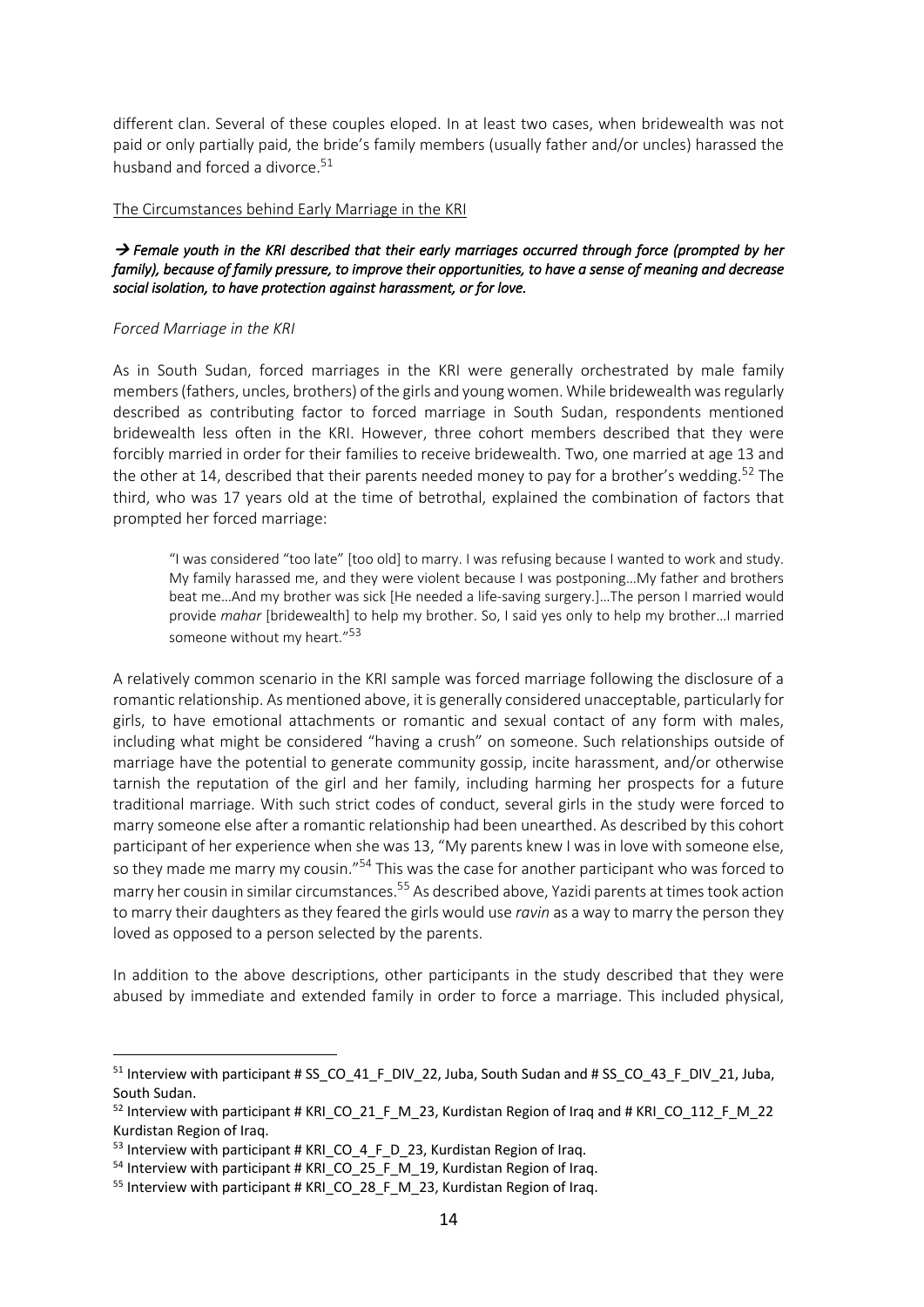emotional, and sexual violence, as well as social deprivation.<sup>56</sup> For example, one cohort member was forbidden to leave her tent until she agreed to marry. She stayed inside the family tent for 21 days.<sup>57</sup> The stepmother of a different cohort member arranged for her sexual abuse at the age of 12 in order to force a marriage to get the girl to leave her natal home.<sup>58</sup>

### *Yes, but under Duress*

Aside from these brutal and harrowing forms of forced marriage, an additional subset of cohort participants in the KRI described "accepting" their marriage, but under duress. This generally involved extreme pressure by parents or extended family members (often uncles). A Syrian refugee who was 17 at the time explained, "I didn't want to marry because he was 17 years older than me. Then my parents insisted. They said that he is a good person, you will be happy with him, he will protect you. So I went to Syria and married."<sup>59</sup> A second described that after having arrived in the KRI as refugees with her family, her family's tent burned, worsening their already poor economic situation. With five family members living in one room, a friend of her father proposed. She initially said no but eventually caved under her family's pressure.<sup>60</sup>

#### *Opportunity, Meaning, and Place in the KRI*

In the KRI, many of the girls who participated in the decision to marry early did so to access or expand opportunities available to them. They described that marriage, for them, may include love but was also tied to new possibilities and potential life improvements. For example, several cohort participants accepted marriage proposals from Yazidi or Syrian refugees currently living in Europe. These suitors were either extended family or were known by family members who have themselves resettled. These marriage arrangements offered the girls the opportunity to reach Europe and they hoped—have a better future.

The desire for resettlement in Europe was a common goal among respondents in the cohort. Moving to Europe represented an opportunity to pursue studies, find employment, have a secure life free from war, avoid sexual harassment and gossip, and/or be free from the gaze of neighbors and community members who scrutinize the behavior of female youth. Such sentiments are found in the words of this 19-year-old Yazidi respondent: "In Europe, no matter if you are a mother, single, or married, you can work, and no one will talk about you. But here if I would want to work, people would make a shame of me."<sup>61</sup> A Syrian refugee longs for Europe, imagining a place where she can break free of strict gender norms:

"No one interferes in the other people's lives. There is more freedom. Each person can do what she wants. Freedom of speech, opinion, work. For example, I'm trying to work here [in an upscale hotel]. If people heard I am working in a hotel, it would be a crisis. I would be seen as a prostitute. For me it is normal, I don't give a space for any man to harass me. Maybe he will try, but I will refuse. But in the people's minds, they think you have hundreds of relationships if you were in a place like here."<sup>62</sup>

<sup>&</sup>lt;sup>56</sup> Interview with participant # KRI CO 38 F W 35, Kurdistan Region of Iraq and # KRI CO 17 F D 19, Kurdistan Region of Iraq.

<sup>&</sup>lt;sup>57</sup> Interview with participant # KRI\_CO\_25\_F\_M\_19, Kurdistan Region of Iraq.<br><sup>58</sup> Interview with participant # KRI\_CO\_100\_F\_D\_20, Kurdistan Region of Iraq.<br><sup>59</sup> Interview with participant # KRI\_CO\_16\_F\_D\_23, Kurdistan Re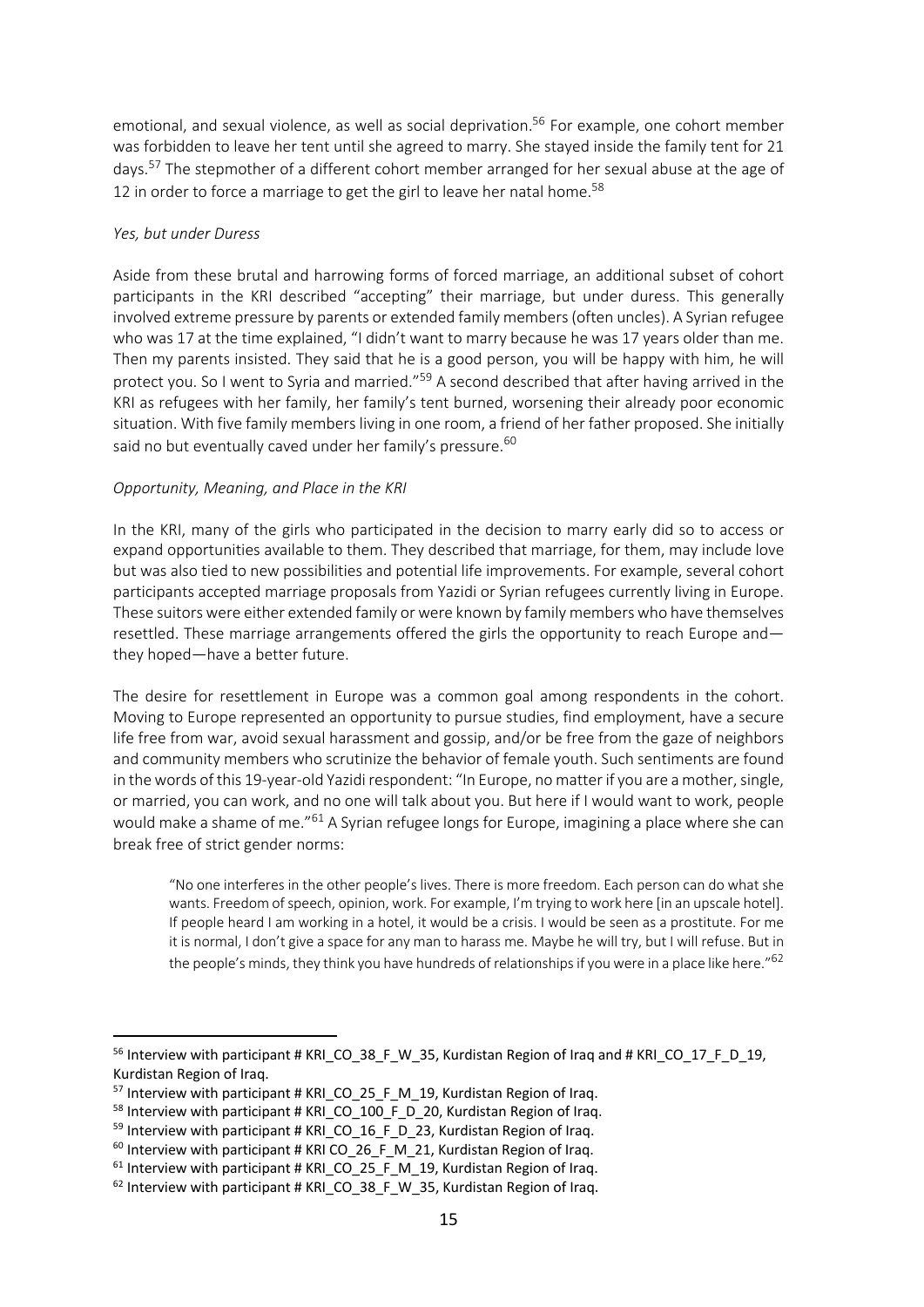Parents are also aware of the possibilities between marriage and resettlement. As described by one mother of a Syrian teenage girl living in a refugee camp:

"Half of the girls in the camp are wishing and praying for a fiancé in Europe."

*Are these family members or strangers?* "They are not complete strangers. You might know a neighbor who has family members in Europe, for example."

*And do the families here accept such proposals?* "For sure they would accept—they see the poverty here. Why wouldn't they let her have a better life?"<sup>63</sup>

On the flip side, perceived restrictions related to resettlement processes may unintentionally encourage early marriages. For example, at least two youth in the cohort married early because they feared that they would not be able to resettle with their families if they "aged out" of the process by turning 18. Faced with the prospect of leaving their daughter alone in the KRI, a number of families sought to secure their daughters' marriages prior to resettlement.<sup>64</sup>

Other participants who married as minors described that marriage provided them with an opportunity to leave their immediate family's home. Some describe leaving an abusive family behind. <sup>65</sup> Others described that their husband and in-laws allowed them more freedoms than their natal families.<sup>66</sup> And vet others described that their in-laws provided them with a better economic situation than they had previously.<sup>67</sup> These various factors illustrate the complexity of marriage decisions and the wide range of considerations that underage girls and their families must weigh when deciding if and when marriage should take place.

Participants also described finding meaning in marriage. One salient example is this female youth who married at age 16. She described that her mother had died of cancer when she was a child. Her mother's dying wish was for her to marry her cousin. Fulfilling this wish provided the girl with a sense of purpose and a feeling of closeness to her mother.<sup>68</sup>

### *An Antidote to Social Isolation in the KRI*

Female youth in the KRI described that social isolation and foreseeing a bleak future played a role in their decision to marry young. This was particularly pronounced for girls who had either no access to school or had dropped out due to learning difficulties or medical problems. A lack of space for girls to congregate, particularly in camps, heightened the sense of social isolation among many in the cohort. One Syrian refugee with no formal education, who was located in a camp, suffered from intense loneliness and symptoms of depression. She described:

"Before [in Syria], we were living in houses, attending school, seeing friends…Now everyone is a stranger. I don't have friends, I don't have school, we don't know anyone. We don't have a routine in our daily lives…We don't have a specific time when we wake up. We don't do anything all day; we just stay in the tent. Nothing to do, nowhere to go…For sure getting married young is not a good

<sup>&</sup>lt;sup>63</sup> Interview with family member of participant # KRI\_CO\_35\_FAM\_U\_17, Kurdistan Region of Iraq.  $64$  Interview with participant # KRI CO 101 F M 21, Kurdistan Region of Iraq and #

KRI CO 113 F M 20, Kurdistan Region of Iraq.

<sup>&</sup>lt;sup>65</sup> Interview with participant # KRI\_CO\_26\_F\_M\_21, Kurdistan Region of Iraq and # KRI\_CO\_31\_F\_W\_11, Kurdistan Region of Iraq, and # KRI\_CO\_37\_M\_19, Kurdistan Region of Iraq.

 $<sup>66</sup>$  Interview with participant # KRI\_CO\_26\_F\_M\_21 and # KRI\_CO\_19\_F\_M\_18, Kurdistan Region of Iraq.</sup>  $67$  Interview with participant # KRI CO 11 F U 17, Kurdistan Region of Iraq and # KRI CO 19 F M 18, Kurdistan Region of Iraq.

<sup>&</sup>lt;sup>68</sup> Interview with participant # KRI\_CO\_37\_F\_M\_19, Kurdistan Region of Iraq.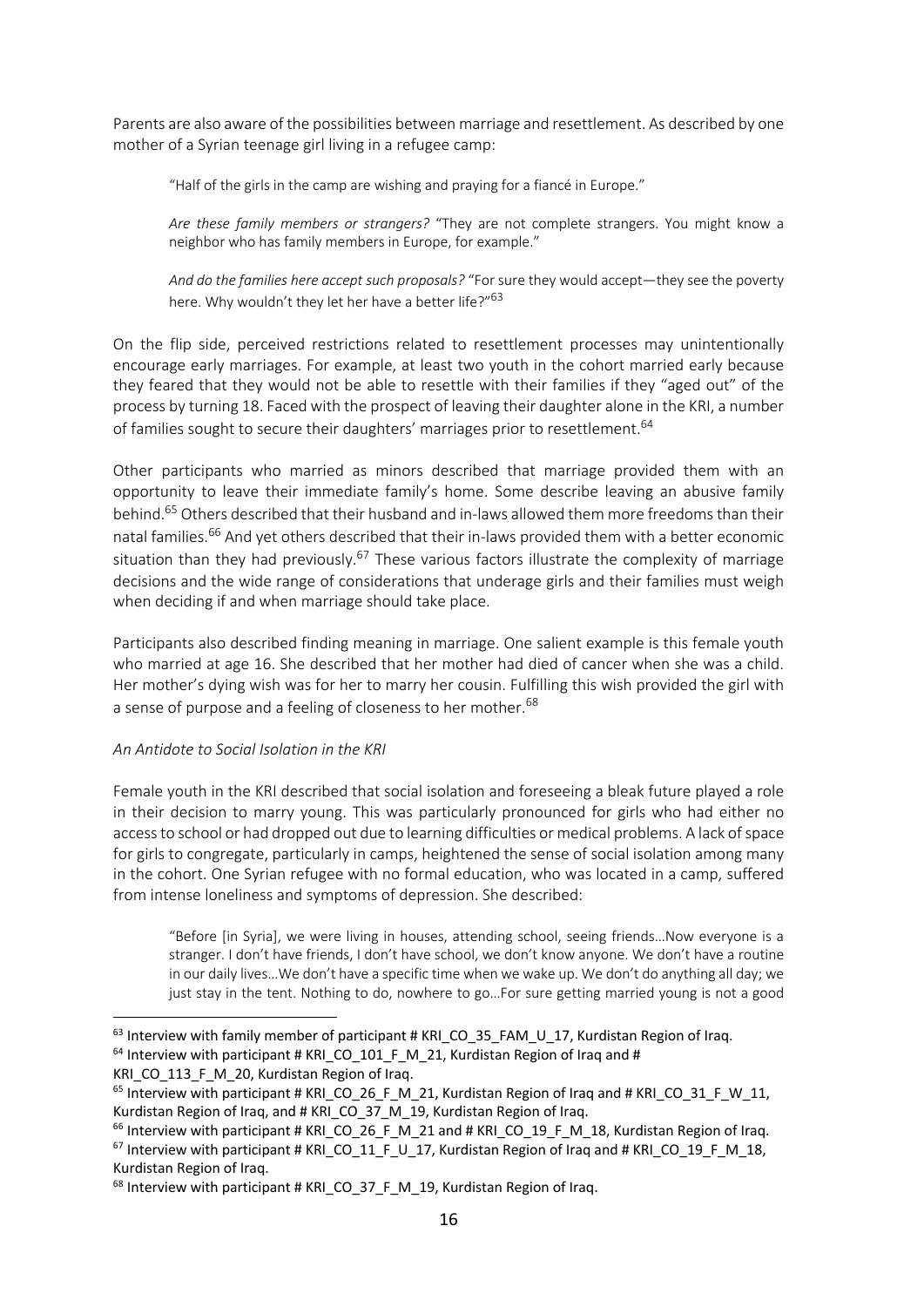thing. But now we are living in an emergency situation, people don't know their future…All of the girls my age, we need someone to trust and listen to us and support us, to not be against us. We need someone to share our feelings with.<sup>69</sup>

She married and moved to Syria during the study and described finding the social connection she had been seeking in her new husband and a profound sense of meaning in becoming a new mother.

As in South Sudan, many participants in the KRI described that early marriage is more likely to occur when a girl is not enrolled in school or is unsuccessful in school. Marriage thus becomes something to do, an occupation, and a new role that may permit girls to have more freedom of movement and, thus, new experiences. The research team did, however, hear from key informants that it is common for "continued education" to be a part of a negotiation for marriage to an underage girl. In other words, the groom and his family will commit to funding the girl to continue with school. However, within our sample, these promises were often not kept. There were a few notable exceptions, such as one cohort member who did continue school not only after marriage but also after she became a mother. She completed university with extensive support from her husband. The continuation of education was a condition for marriage at the behest of both the girl and her father, who was extremely supportive of her studies.

For some respondents, marriage, and particularly love marriages, provided an emotional antidote to the pain of loss and/or the suffering experienced during the war. As described by this female youth who married at age 15:

"We left everything—our happiness, our house, our relatives, our childhood, our memories, our streets, our schools. We left it all behind us, and we came to Iraq. When I married, I felt like I had a friend. I felt free with him, and I could talk to him and be anywhere with him. He loved me, and more than that, he respected my ideas and my thinking.<sup>70</sup>

### *Marriage as Protection and a Fresh Start in the KRI*

In the KRI, female youth and their relatives described a continual pressure from family, neighbors, and the community to behave within specific parameters that are highly gendered. These norms, as described above, dictate how different sexes interact. Such norms are enforced through a form of social policing, in which girls are watched closely with regard to how they dress and speak, where they go and with whom and when, and other types of public behavior. Rumors and gossip are employed as a common weapon to insult and bring shame upon girls and family members. In addition, cohort members and their relatives described that girls and women are often blamed for bringing sexual harassment upon themselves. An additional form of abuse relates to a type of revenge or blackmail in which boyfriends publicize photos or communications of their (ex) girlfriends. The consequences of such actions are long-lasting and can effectively destroy the reputation of a girl and her family, including her prospects for future marriage. This type of slander can have profound mental health consequences for the girls. Several female youth in communities where the study took place committed suicide following this type of experience during the course of the study. (These girls were not study participants.)<sup>71</sup>

Participants described that harassment is a serious problem and one that unmarried girls in particular face regularly. Cohort members described having to curtail their movements to avoid the

 $69$  Interview with participant # KRI CO 11 F U 17, Kurdistan Region of Irag.

<sup>&</sup>lt;sup>70</sup> Interview with participant # KRI\_CO\_107\_F\_M\_23, Kurdistan Region of Iraq.

 $71$  For more on the mental health of female youth in displacement, see additional briefing papers on the project website: https://fic.tufts/edu/research-item/child-marriage-in-humanitarian-settings/.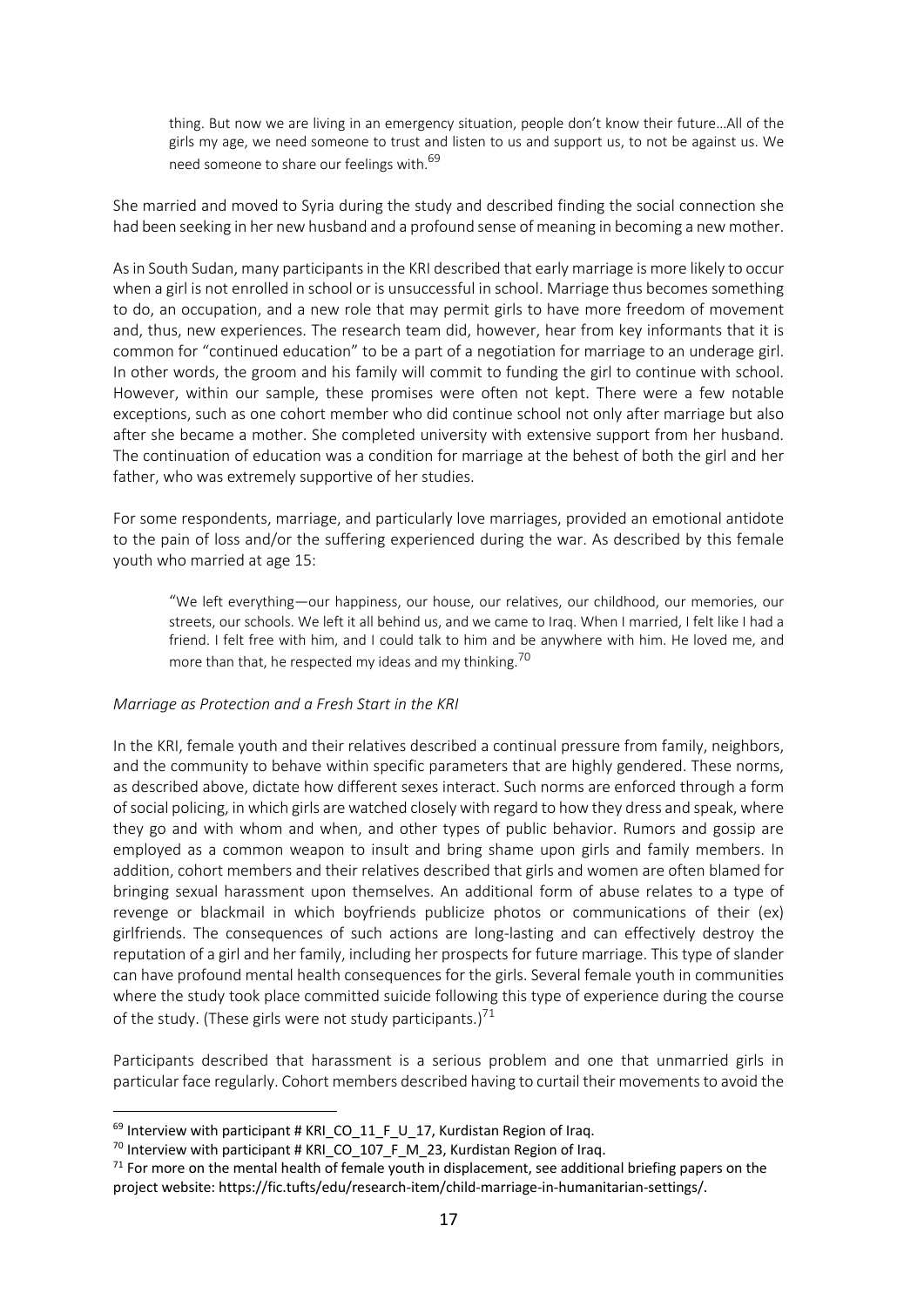risk of harassment. One participant left school because her mother worried that she would become a victim of this form of abuse. A number of cohort members and key informants felt that harassment had increased over time. They hypothesized that displacement had brought many different groups and clans together in the camps. This "mixing" may have broken former social ties that had ensured that codes of conduct dictating respectful behavior towards girls and women were respected.

Marriage, for some, was viewed as way to protect against and prevent sexual harassment. It was also described as an antidote for girls who had already experienced sexual harassment by strangers or abuse by ex-boyfriends. Respondents explained that marriage can provide such girls with an escape from their "tarnished reputations" and a possible restoration of their dignity. Marriage may also provide a geographic solution if the bride is able to move to a different area with her husband. Several of the participants disclosed that they had been victims of this type of abuse and as such, welcomed the "fresh start" that their marriages brought them. As described above, parents may wish to encourage marriage if they fear that their daughters may be a victim of sexual harassment or if they are aware that their daughter is in a relationship with someone. As described by this mother of a 17-year-old cohort participant, "Families that encourage early marriage may have problems with their girls talking to boys, so they agree to early marriage to make sure there is not bad talk about their daughters."72

#### *Love Marriages in the KRI*

In addition to the wide range of factors that might push or pull female youth to marry early, there was a subset of participants who described having married exclusively for love. These participants described that they *first* chose their mates, and subsequently the parents gave their blessing for the marriage. For some, love marriages, including those that followed a *ravin* process, materialized in opposition to a planned traditional marriage (to someone she did not want to marry). For example, this youth who married at 16 explained, "I knew him from school. He asked my parents to for my hand, but my father refused because I had to marry my cousin. Then we decided to go through *ravin."*<sup>73</sup> A widowed cohort member with a 16-year-old daughter explained that she encouraged her daughter to marry her boyfriend because:

"I wanted her to marry her boyfriend to avoid her marrying someone she doesn't love. Like what happened to me. If it wasn't her boyfriend, the family—my uncle—would have made her marry someone of *his* choice, not hers. But she and her husband are of the same generation, and they love each other. Without love, life is very difficult. You need to have love with everything you do. Life is a love story."<sup>74</sup>

While some parents may force marriage to prevent their daughters from engaging in romantic relationships, the inverse was also found to be true, as evidenced in the previous quote. That is, some parents encouraged a love marriage, despite a girl's young age, once they caught wind of an existing relationship. This also seemed to be a way to legitimize an informal relationship and thus prevent the possible reputational damage for the girl and her family. One participant who married at 17 described, "My father agreed because my husband is a respected man from a good family."<sup>75</sup> Another, who was 14 at the time, described that her parents were initially against the idea of

 $72$  Interview with participant # KRI CO 104 F U 17, Kurdistan Region of Iraq.

<sup>73</sup> Interview with participant # KRI\_CO\_27\_F\_M\_20, Kurdistan Region of Iraq.

<sup>&</sup>lt;sup>74</sup> Interview with participant # KRI\_CO\_28\_F\_W\_35, Kurdistan Region of Iraq.

<sup>&</sup>lt;sup>75</sup> Interview with participant # KRI\_CO\_109\_F\_M\_20, Kurdistan Region of Iraq.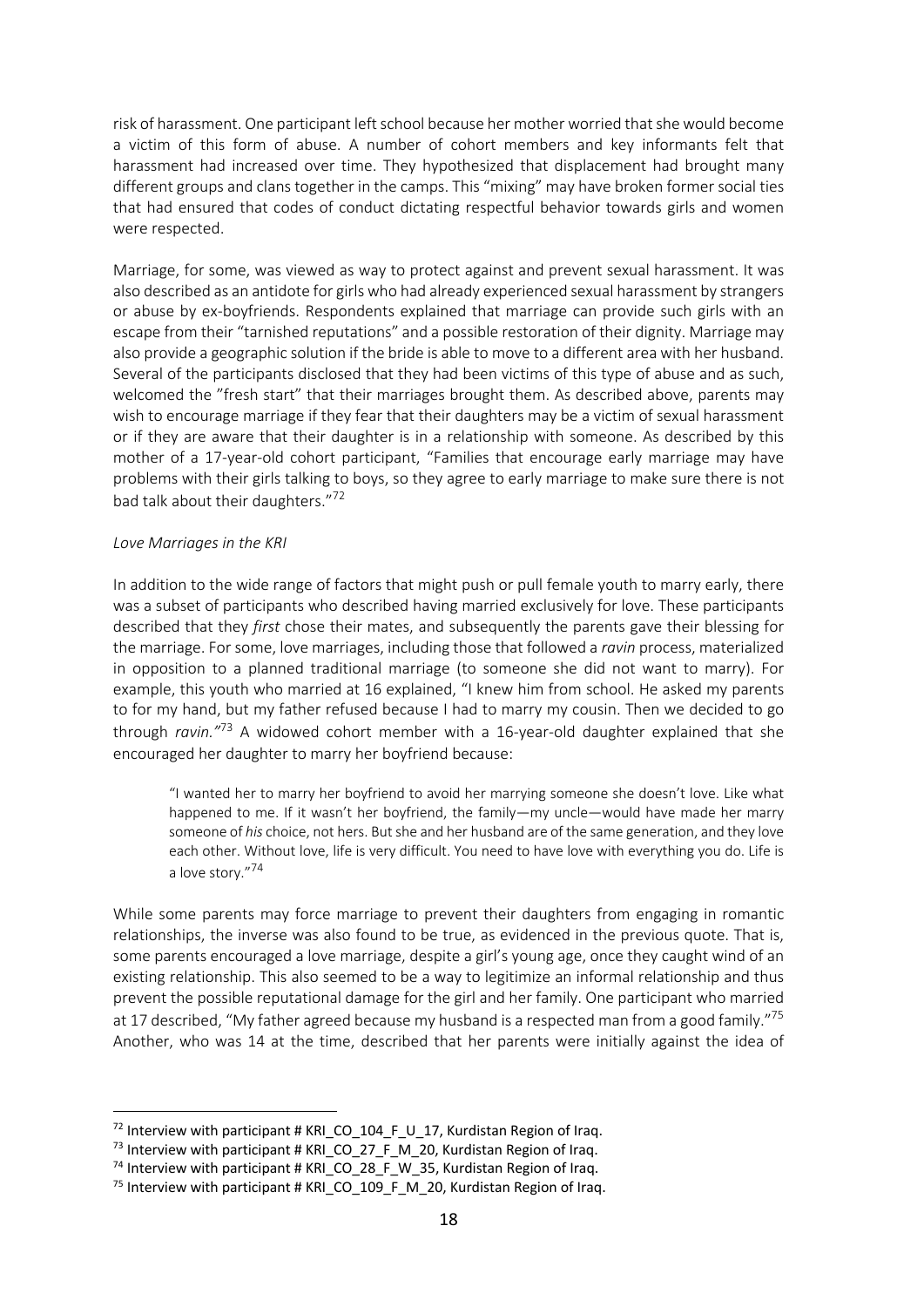marriage, but eventually decided to accept her husband's proposal "because they knew we were in love."76

At times, love marriages created conflict in the family, such as a 17-year-old who had secured passage with her family to Germany but ultimately decided to stay in the KRI in order to marry the man she loved.<sup>77</sup> Her family was very disappointed with her decision. In other cases, study participants described being isolated from their own families after having decided to marry through *ravin.* 

#### START TEXT BOX HERE:

### Spotlight on Female Youth with Disabilities and Marriage

This study followed a subsample of female youth living with intellectual, physical, and emotional disabilities in South Sudan and the KRI ( $n = 12$ ). In speaking with these participants, they highlighted the extent of stigmatization and marginalization experienced by girls and young women living with disabilities. In most study locations, there were no available resources or specialized services for people living with disabilities, including any adaptations for education.

In South Sudan, three of the female youth living with disabilities had unintended pregnancies none of which led to marriage. One participant with a physical disability explained, "Girls with disabilities are not marriageable,"78 a theme that was heard in both South Sudan and the KRI. Another explained that a man had courted her with promises of marriage. After she gave birth, the proposal disappeared, although the father wanted to claim the child. He told her, "I don't want to marry a cripple."79 Others in South Sudan explained that girls with disabilities are at times exploited by men, are seen as having low worth (e.g., will bring a low bridewealth), or may be pressured to marry into less desirable situations (e.g., to be one of many wives). In contrast, one female youth, who had been shot in the leg while fleeing conflict and later had the leg amputated at age 14, married at age 18. She described having a positive relationship with her husband. She said that her marriage brought her a good amount of bridewealth (30 cows), and that she regularly received support from community members due to her issues with mobility.

In the KRI, female youth living with disabilities described that they did not see marriage in their future, as described by this 23-year-old:

"Because of my situation, I know that marriage is not possible. So I have removed this idea from my head. Disabled people don't have the right to love. If a man loved someone with special needs, his family would say, 'How could you be in love? She won't be able to take care of your house!'"<sup>80</sup>

Participants with disabilities described the multiple barriers they faced in an environment without tailored supports and due to living in communities that see them as damaged. Many girls explained having to leave their studies due to their disabilities and expressed extreme regret over this. Others could not access or afford proper medical attention to address the suffering related to their conditions. However, some displayed a high degree of resilience, such as one Yazidi youth who has dedicated her life to raising the awareness of community members to people living with special

 $76$  Interview with participant # KRI CO 119 F M 20, Kurdistan Region of Iraq.

<sup>&</sup>lt;sup>77</sup> Interview with participant # KRI CO 102 F M 18, Kurdistan Region of Iraq.

 $78$  Interview with participant # SS CO 1 F DIS 19, Juba, South Sudan.

<sup>&</sup>lt;sup>79</sup> Interview with participant # SSB\_CO\_16\_DIS\_20, Bentiu, South Sudan.<br><sup>80</sup> Interview with participant # KRI\_CO\_20\_F\_DIS\_23, Kurdistan Region of Iraq.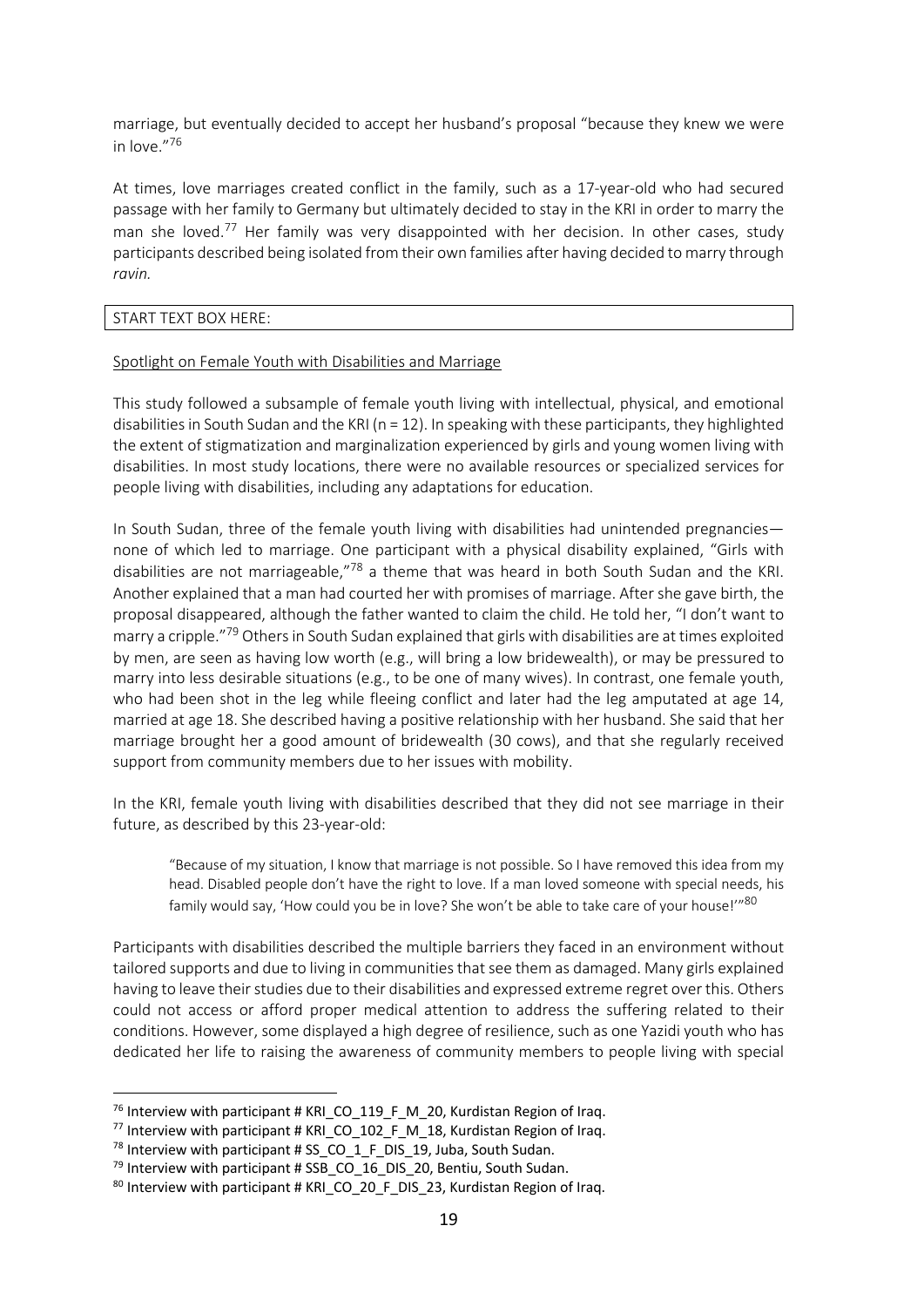needs. Another has become very active in her church, despite potential negative repercussions from her family and community for converting to Christianity from Islam. And another has tried several business ventures despite having severe mobility issues.

### END TEXT BOX HERE

## Why Not Marry? Perspectives of Those Who Postponed Marriage: The Role of Education<sup>81</sup>

## → Education appears to be a protective factor against early marriage in both the KRI and South Sudan.

In the KRI, many of the participants view marriage as the end point of a girl's formal education. Accordingly, many of the unmarried female youth in the sample described that they did not want to marry until they completed their education (for some this was high school, and for others this was university) or until after they had started their own career. For the sub-sample of girls married at age 18 or above, they described that it was the completion of education and/or the beginning of paid work that prompted them to consider marriage. Many of the female youth in the KRI who were unmarried or who married as adults had parents who placed a high value on education for their daughters—despite the parents having no or low levels of education themselves. Parents prioritized education because they wished for their sons and daughters to have a "better life" in terms of opportunity and economics. Education was also seen by parents as a way for their daughters to have more freedom in terms of gender roles, and more skills with which to stand up for themselves in the face of a "patriarchal society." Education was seen as a way to delay the responsibilities of marriage and motherhood.<sup>82</sup>

In South Sudan, the juxtaposition of education with marriage was also present in interviews with participants, their family members, and key informants. As described above, *not* being in school was seen as a justification for parents and uncles to impose or force a marriage. On the flip side, unmarried girls (who were above the average age of marriage) explained that their parents prioritized education over marriage. For at least four cohort members, mothers played a particularly powerful role in supporting their daughters to stay in school and at times fiercely defended them against early marriage. One 18-year-old described her parent's views toward marriage:

"My mother always encouraged us to finish school first before we decide to get married. She says that if we educate ourselves we can live a different life than she did. Nuer people force girls to marry to get cows out of them and nothing else. My father? No, he has never talked to my sister and me about marriage."<sup>83</sup>

# Cultural Constraints and a Wish for Change

### à*Female youth recognize and name early and forced marriage as one of the main challenges displaced girls face. Improved access to education, increased economic opportunities, proactive leadership, and the eradication of bridewealth were proposed as solutions.*

The international community has identified early marriage as a problem that needs to be solved through various legal, economic, and humanitarian interventions. But what do female youth

 $81$  For more on education, early marriage, and female youth in displacement, see additional briefing papers on the project website: https://fic.tufts/edu/research-item/child-marriage-in-humanitariansettings/.

 $82$  Interview with participant # KRI CO 6 F U 17 FAM, Kurdistan Region of Iraq.

<sup>83</sup> Interview with participant # SSB\_CO\_11\_EP\_18, Bentiu, South Sudan.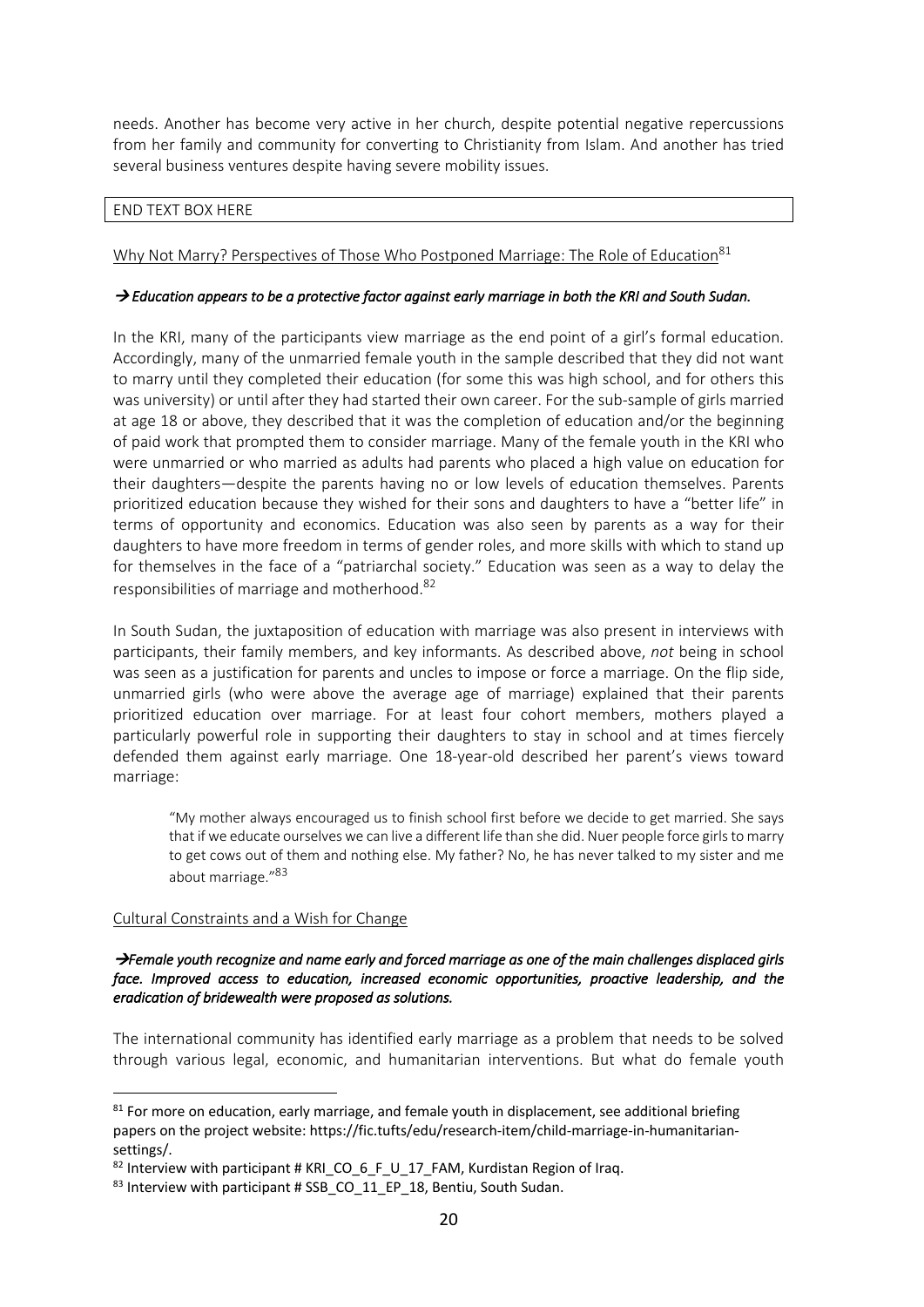*themselves* think? As part of the last round of interviews, we asked participants to reflect on the norms within their cultures that they would like to change and those they would like to keep. In the KRI, half of the respondents spontaneously described early marriage and forced marriage as practices that should be eradicated. This included some girls who had themselves married early and participated in the decision to do so. When criticizing the practice of early marriage, a number of participants focused on the burdens of domestic duties and motherhood faced by girls. Others described that marriage and motherhood prevent a girl from reaching her full potential, by cutting off opportunities for education and work. In the words of an unmarried 17-year-old, for someone who marries early, "they would not have had experienced anything!"<sup>84</sup> Another downside attributed by cohort participants and their family members to the practice of early marriage is the view that such unions are more likely to end in divorce. Divorce has profound consequences for the woman when it comes to harassment and marginalization from family and community, economic insecurity, and difficulty maintaining custody of children, among other factors.<sup>85</sup>

In a group interview with several Yazidis who had been married as minors, respondents described the problem of the cultural norms in their home communities that may encourage girls to drop out of school (usually around age 14) and to marry early. One solution arrived at together was to encourage more training of specific skill sets that would lead to employment opportunities for unmarried girls and/or girls who had been unsuccessful in school or discouraged from completing their studies. As described by one member of the group:

"Sometimes it is hard to change norms directly. But if you provided girls with livelihood skills and opportunities, because families need money, they will let them work. The girls will develop their skills and become more independent. Everyone will be happy for them to do this, and it will slowly change the norms, including inequality.<sup>86</sup>

Another solution offered by this group and other Yazidi participants to reduce gender inequality (including early marriage and inequitable access to school) was to involve more explicitly the person whom they thought was the most influential in their community—the religious leader of Yazidism or the Baba Sheikh. They explained that the Baba Sheikh, through his religious teachings, had the potential to change rigid gender norms that disadvantage girls and women. Syrian Kurdish participants, on the other hand, did not think that an imam or mullah would hold as much sway in their own communities.

In South Sudan, participants wanted to change the cultural norms that prevented girls from going to school and those that allowed for intra-community, inter-community, and partner or family violence. However, the most frequently cited wish was to stop early marriage, forced marriage, and the general practice of bridewealth. This 22-year-old, who was forcibly married at age 13 and is now divorced, described:

"I would remove forced marriage because if somebody forces you to do something that you do not wish for in your heart, then they make you feel very hopeless about your life and you can even do bad things like things like killing yourself, because it is not your wish."87

<sup>&</sup>lt;sup>84</sup> Interview with participant # KRI\_CO\_35\_F\_U\_17, Kurdistan Region of Iraq.<br><sup>85</sup> For more explanation on the situation of divorced female youth, see additional briefing papers on the project website: https://fic.tufts/edu/research-item/child-marriage-in-humanitarian-settings/.

<sup>86</sup> Group interview # Group\_YAZ\_October\_2021, Kurdistan Region of Iraq.

<sup>87</sup> Interview with participant # SS\_CO\_36\_F\_DIV\_22 Juba, South Sudan.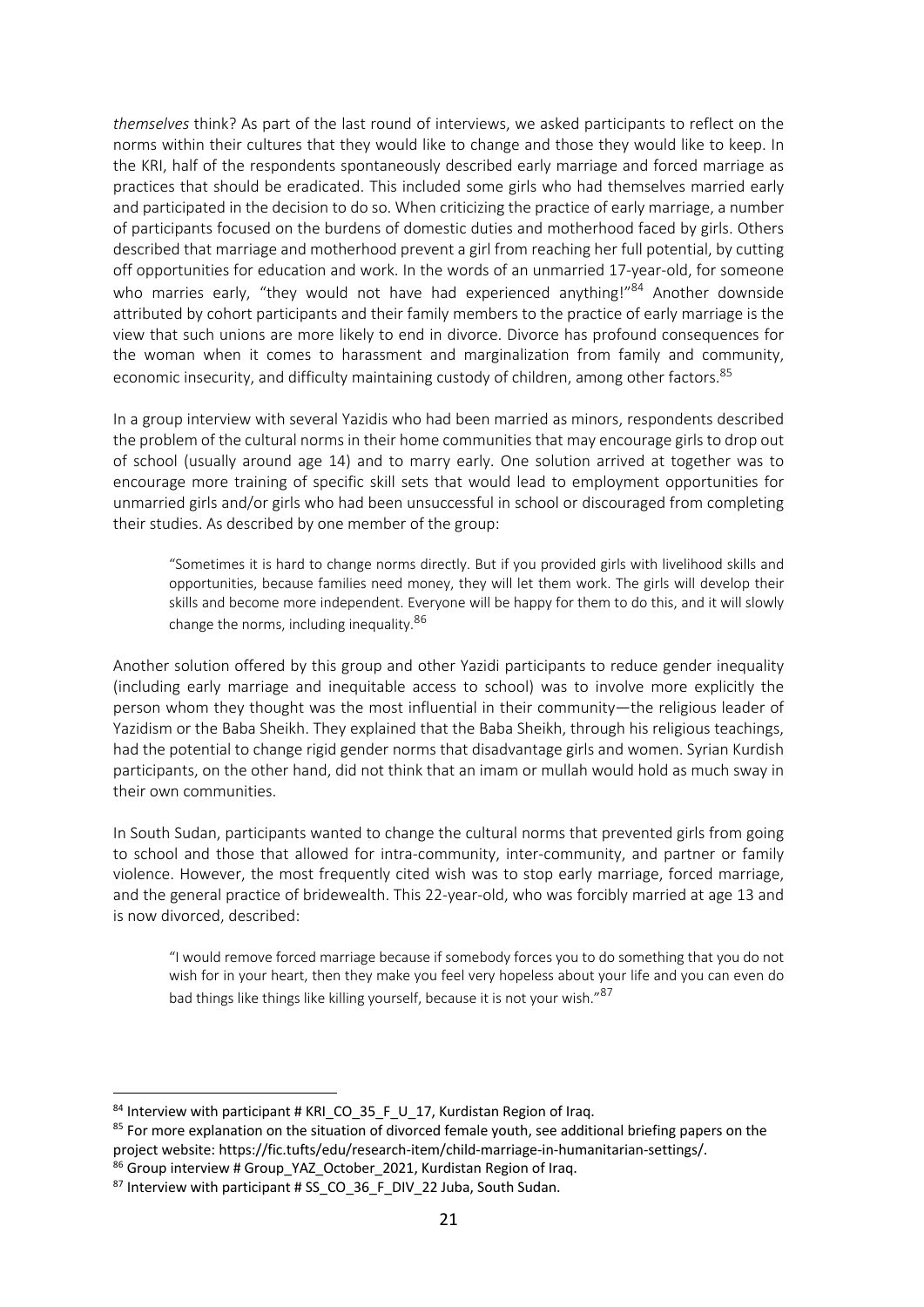Other participants talked more specifically about the gender inequalities linked to being female, and the role that bridewealth plays in early marriage and forced marriage. For example, one cohort member, forcibly married at 16, described:

"In my culture, if you are a girl people only see your use when you get married. Your mother will teach you how to cook and other things so that you will know them when you get married, and they tell you if you get married you will do this is for your husband. I think always telling girls about marriage is not very good because they will only think that marriage is the greatest thing in their life. Girls should not be seen as something that will bring people wealth and many cows. They should not be forced for marriage because of getting cows for her family or her brothers to marry."88

This mother of a cohort member described these norms in similar terms:

"For us in Nuer culture, it is normal for a girl to get married at 15. Even I got married at 15. People here, they value cows more than anything. When a girl reaches a certain age, it will be time to get the cows. They just wait for her to reach that age, and they see their problems will be solved by this girl.89

A 20-year-old married girl described her opposition to bridewealth:

"In my culture when it comes to marriage, I see that people care a lot about having cows, and that is the first priority and not the happiness of the man or woman. I feel like the payment of bridewealth should be stopped, because even during divorce, you are forced to pay back the cows that were paid as bridewealth. And if you don't return them then you cannot be allowed to divorce, even if you're in a very bad situation in your marriage. 90

Critiques of patriarchy and the practice of bridewealth were also present in conversations with key informants in South Sudan. For these participants as well as female youth and their family members, there was a general sense that these norms were "cultural" and difficult, if not impossible, to change. Many also described that early marriage as a means to secure bridewealth had become more widespread as a result of the conflict, displacement, and the resulting economic deprivation.

### Conclusions and Recommendations

This study has shown that not all early marriages are forced marriages. While some marriages certainly are, female youth participate, in various ways, in the decision to marry early. Some marriages involve love—either with the support of family or against family's wishes. Others are pursued to fulfill cultural or family ideals, to combat loneliness, isolation, and boredom, to provide economic benefit to one's natal family, to improve one's future opportunities, or as protection against family or community violence. Each of these decisions is influenced by structural constraints, including patriarchy and gender inequality, and these decisions are largely shaped by the experience of conflict and displacement. For the study participants, the experience of conflict and displacement has influenced their lives in a myriad of ways, including: 1) increased poverty and economic pressure; 2) disrupted social ties; 3) difficulty accessing or remaining enrolled in school; 4) increased exposure to community violence; 5) trauma and poor mental health functioning; and 6) limiting of future opportunities. Changes brought about by conflict impact decision-making for

<sup>88</sup> Interview with participant # SS\_CO\_6\_F\_M\_22 Juba, South Sudan.

 $89$  Interview with family member of participant # SS CO 6 FAM M 22, Juba, South Sudan.

<sup>90</sup> Interview with participant # SS\_CO\_29\_F\_M\_20\_D Juba, South Sudan.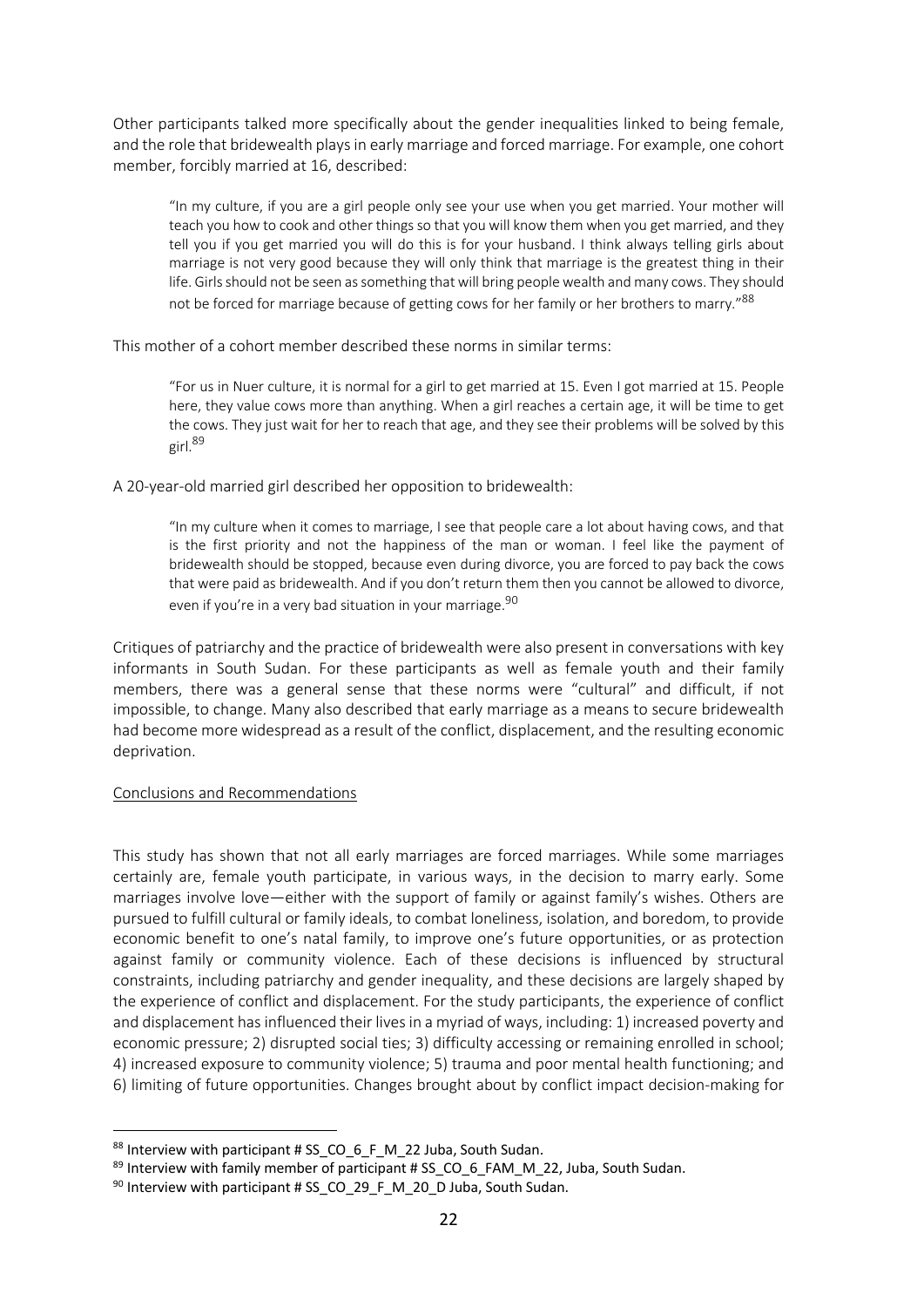all life choices, including marriage. The following recommendations for humanitarian organizations follow from this research:

 $\rightarrow$ Humanitarian organizations should recognize that early marriage awareness campaigns, which tend to focus on individual empowerment, will likely not influence the decision to marry early because they do not address the wider context of patriarchy, gender inequality, and conditions stemming from conflict and displacement.

 $\rightarrow$ Humanitarian organizations should recognize that early marriages exist on a continuum from forced to voluntary. They should seek to understand these nuances and the differing degrees to which girls participate in their own decision to marry based on conflict and local context. Any intervention to prevent or respond to early marriage should be premised on this knowledge. Programs addressing early marriage should be integrated across sectors to better address the drivers of early marriage as outlined in this study and should seek to be gender transformative.<sup>91</sup>

 $\rightarrow$  Forced marriage is a form of sexual and gender-based violence and is a human rights violation. Humanitarian organizations should strengthen referral pathways for legal support and access to safe spaces, if available. In addition, locally accessible protection mechanisms should be reinforced. These include legal and customary mechanisms such as law enforcement, camp management, religious leaders, and humanitarian protection programs.

 $\rightarrow$ Humanitarian organizations should improve access to information about sexual and reproductive health (SRH) and contraception, particularly in South Sudan. Such programs should also target mothers after they have given birth.

 $\rightarrow$  Humanitarian organizations should design mental health and psychosocial support (MHPSS) programs that address the psychological consequences of war, distress related to uncertainty about future, and ongoing protection issues in the family or community.

 $\rightarrow$  Humanitarian organizations should create adolescent-friendly, gender-responsive spaces for female youth to congregate in order to engage in social and educational activities. Such spaces will help to decrease social isolation, particularly for female youth outside of school.

 $\rightarrow$  Humanitarian organizations should expand livelihood programs to target and include female youth.

 $\rightarrow$  Humanitarian organizations should improve the economic security of displaced families to decrease the pressure of marrying daughters for bridewealth.

 $\rightarrow$  Humanitarian organizations should increase access to education, including adaptations for youth with physical, emotional, and intellectual disabilities.

 $\rightarrow$  Humanitarian organizations should improve protection mechanisms in communities in order to decrease sexual harassment and other insecurities that prevent girls and women from engaging in school and other activities outside the home.

 $91$  See for example, the Child Early and Forced Marriage and Unions Conceptual Framework for Change, as part of the Child Marriage Research to Action Network (CRANK) sponsored by Girls Not Brides, forthcoming May 2022.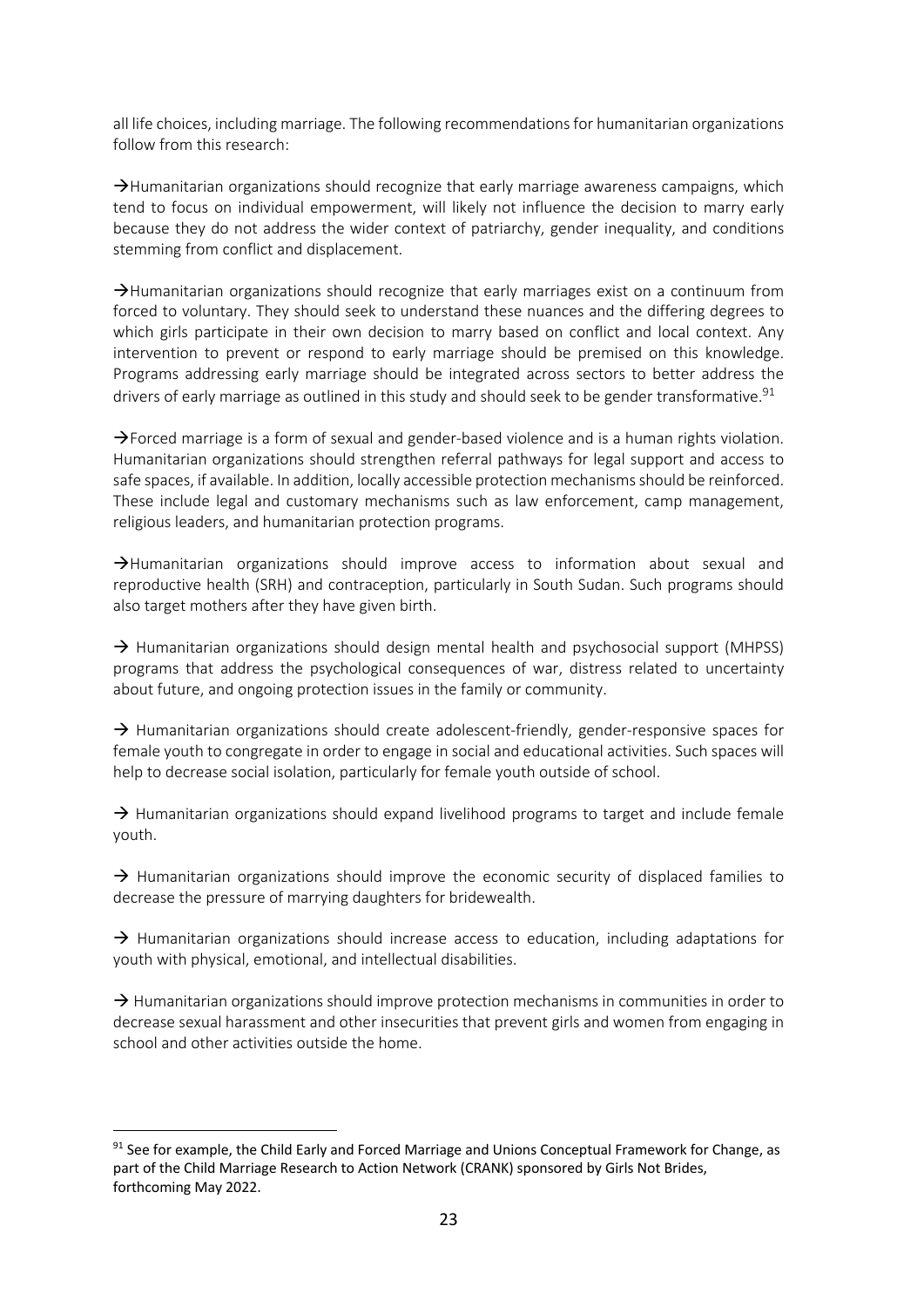$\rightarrow$  Humanitarian organizations should ensure that resettlement policies are clearly articulated to concerned families in order to decrease fears that families will be split if a minor reaches the age of 18 during the resettlement process.

 $\rightarrow$  Partner violence and violence from male relatives targeting female youth was commonly described in both South Sudan and the KRI. Humanitarian organizations need to understand local patterns of violence and their underlying causes, and support men and boys through various interventions to decrease violent behavior.

 $\rightarrow$  In both case study contexts, there were many cases of female youth and families delaying marriage. Understanding local patterns of positive deviance and integrating this knowledge into programs across sectors is essential to preventing early marriage. Further research is needed to understand the positive factors that support positive deviance in order to work towards creating a broader enabling environment.

 $\rightarrow$  Female youth who have postponed marriage often have higher rates of education and/or are currently working. Humanitarian organizations can directly support such individuals, and/or if appropriate, help them connect with or mentor other female youth and their families.

 $\rightarrow$  Humanitarian organizations should engage with influential community leaders and other local, community-based protection mechanisms to identify where there are locally relevant openings to influence change regarding sexual and gender-based violence (SGBV) and early marriage.

 $\rightarrow$  Further research is needed to understand the experiences of female youth in other contexts and countries, and to include boys and men and the children of early unions in research designs. Longitudinal research should be supported in order to have a deeper understanding of this complex and intimate phenomena and how individuals, families, and communities change over time. In addition, there needs to be further research measuring the effectiveness of interventions seeking to prevent and respond to early marriage.

### REFERENCES

- Abu-Lughod, Lila. *Do Muslim Women Need Saving?* Cambridge, MA: Harvard University Press, 2013.
- Bessa, Thais. "Informed Powerlessness: Child Marriage Interventions and Third World Girlhood Discourses." *Third World Quarterly* 40, no. 11 (2019): 1941–45.
- Efevbera, Yvette, Jacqueline Bhabha, Paul Farmer, and Günther Fink. "Girl Child Marriage, Socioeconomic Status, and Undernutrition: Evidence from 35 Countries in Sub-Saharan Africa." *BMC Medicine* 17, no. 55 (2019).
- El Arab, E, and M. Sagbakken. "Child Marriage of Female Syrian Refugees in Jordan and Lebanon: A Literature Review." *Global Health Action* 12 (2019): 1–12.
- Girls Not Brides. "Child Marriage in Humanitarian Contexts." Thematic Brief, August 2020.
- Human Rights Watch. "Iraq: Parliament Rejects Marriage for 8-Year Old Girls." Human Rights Watch, December 17, 2017. https://www.hrw.org/news/2017/12/17/iraq-parliamentrejects-marriage-8-year-old-girls.
- Hunnerson, K, W.C. Robinson, N Krishnapalan, and J Metzler. "Child Marriage in Humanitarian Settings in the Arab States Region: Study Results from Djibouti, Egypt, Kurdistan Region of Iraq and Yemen." Women's Refugee Commission, 2020.
- Lokot, Michelle, Munshi Sulaiman, Amiya Bhatia, Nour Horanieh, and Benjamino Cislaghi. "Conceptualizing 'agency' within Child Marriage: Implications for Research and Practice." *Child Abuse & Neglect* 117, no. 105086 (2021).